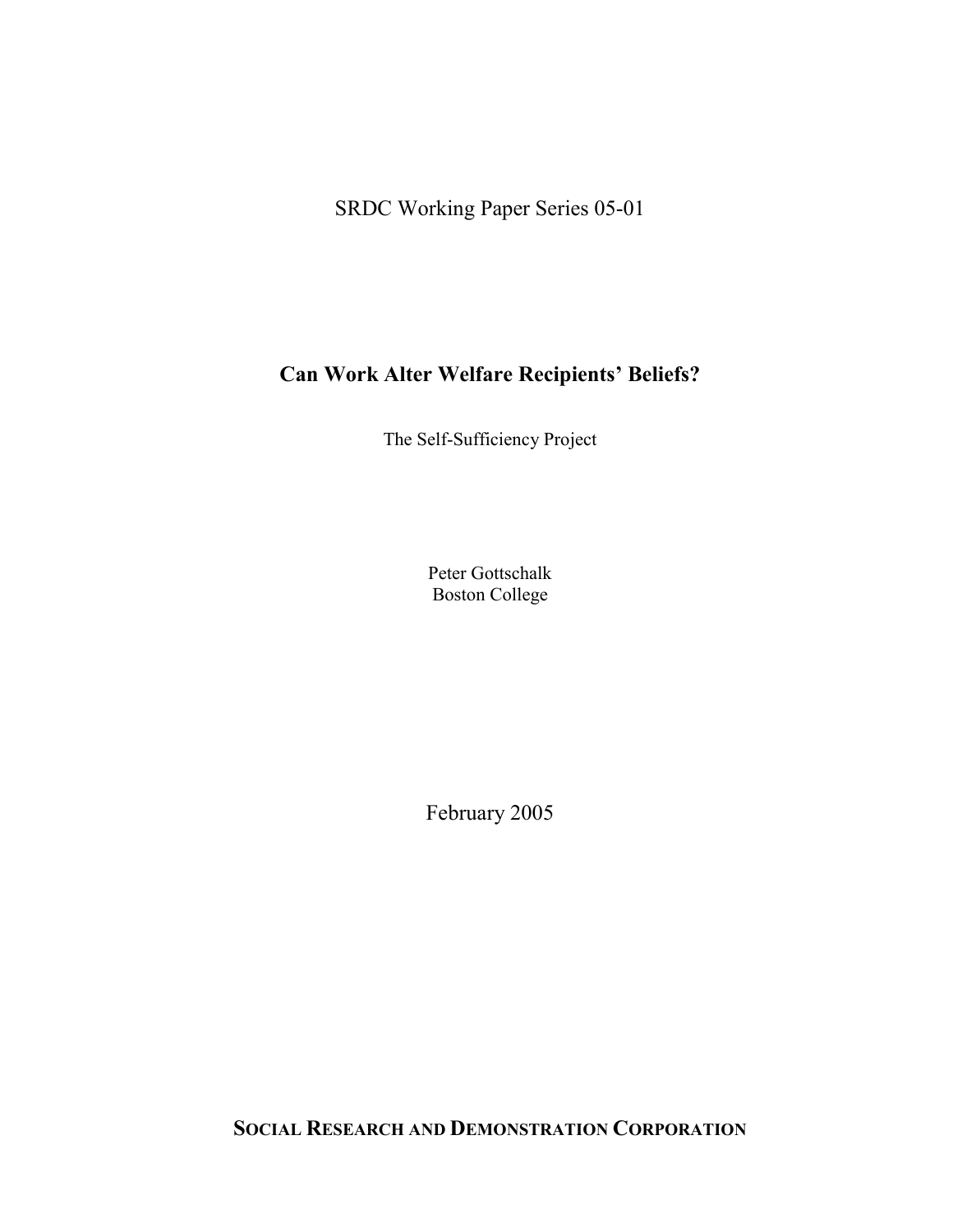This paper is part of the Social Research and Demonstration Corporation's program of analysis for the Self-Sufficiency Project (SSP) sponsored by the federal Department of Human Resources and Skills Development Canada (HRSDC). The Self-Sufficiency Project is sponsored by HRSDC. This paper was produced for the Social Research and Demonstration Corporation Canada (SRDC). The opinions expressed herein are the author's and do not necessarily reflect those of SRDC or HRSDC.

The Social Research and Demonstration Corporation is a non-profit organization and registered charity with offices in Ottawa, Vancouver, and Sydney, Nova Scotia. SRDC was created specifically to develop, field test, and rigorously evaluate social programs. SRDC's two-part mission is to help policy-makers and practitioners identify social policies and programs that improve the well-being of all Canadians, with a special concern for the effects on the disadvantaged, and to raise the standards of evidence that are used in assessing social policies and programs. As an intermediary organization, SRDC attempts to bridge the worlds of academic researchers, government policy-makers, and on-the-ground program operators. Providing a vehicle for the development and management of complex demonstration projects, SRDC seeks to work in close partnership with provinces, the federal government, local programs, and private philanthropies.

**Copyright © 2005 by the Social Research and Demonstration Corporation**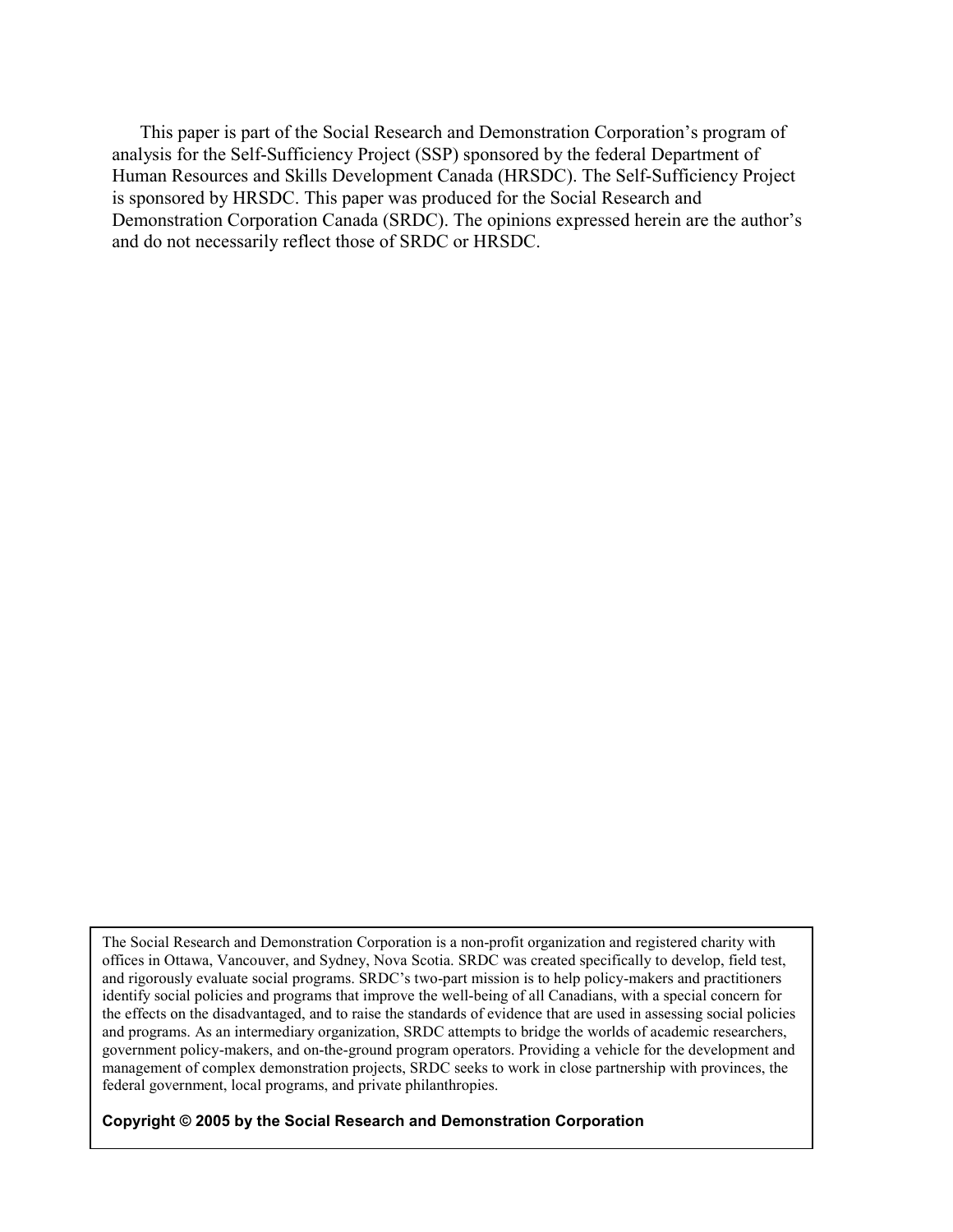# **Table of Contents**

| <b>Tables</b>                    | V              |
|----------------------------------|----------------|
| <b>Acknowledgements</b>          | vii            |
| Abstract                         | ix             |
| <b>Introduction</b>              | $\mathbf{1}$   |
| <b>Two Perspectives</b>          | $\mathbf{3}$   |
| <b>Empirical Issues</b>          | 5              |
| <b>Data and Measures</b>         | $\overline{7}$ |
| <b>Results</b>                   | 9              |
| <b>Descriptive Statistics</b>    | 9              |
| <b>Effect of Work on Beliefs</b> | 12             |
| <b>Conclusions</b>               | 17             |
| <b>Appendix</b>                  | 19             |
| <b>References</b>                | 21             |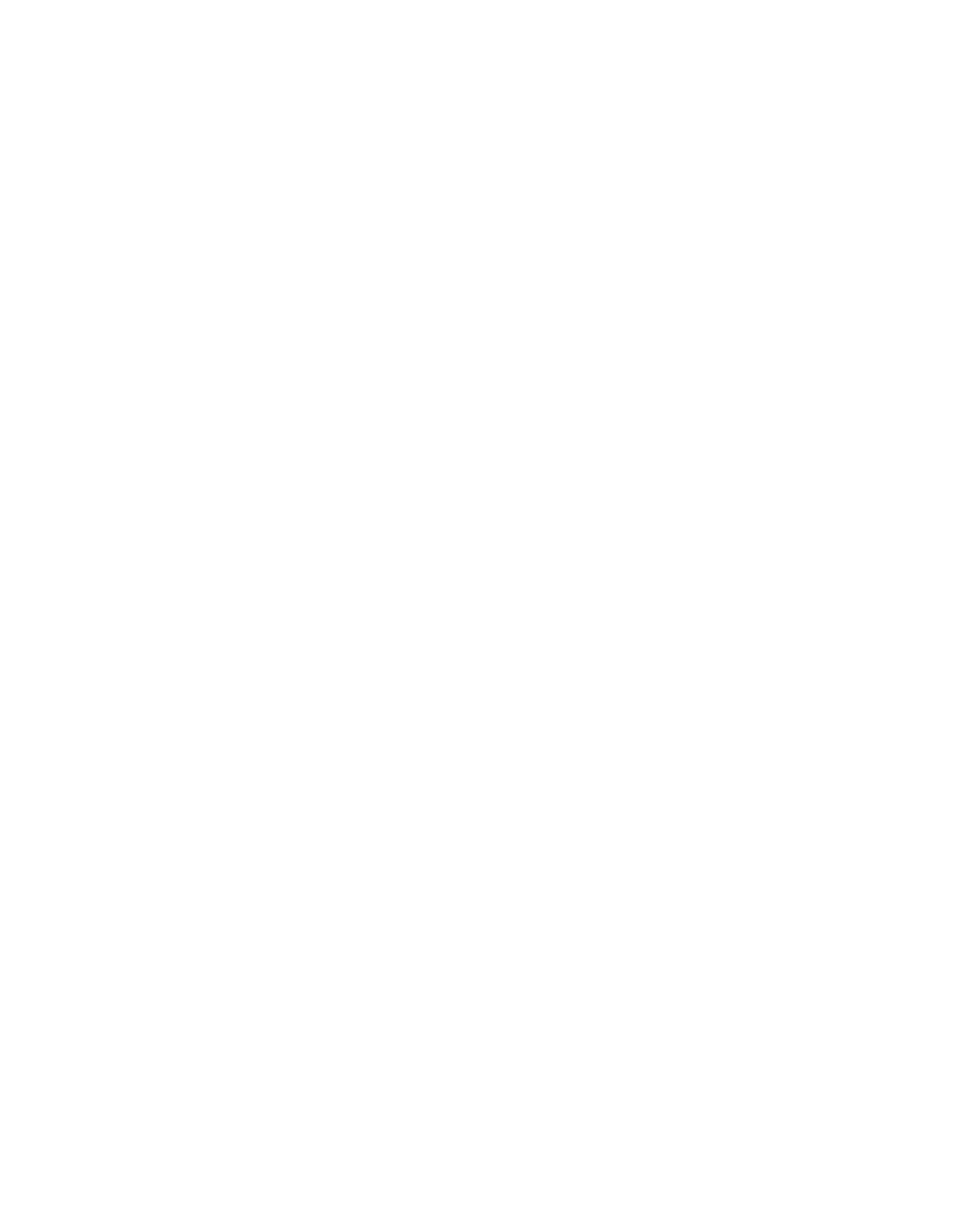# **Tables**

|                 | <b>Table</b>                                                                                                                            | Page |
|-----------------|-----------------------------------------------------------------------------------------------------------------------------------------|------|
| $\mathbf{1}$    | Baseline Characteristics of Treatment and Control Group Members                                                                         | 9    |
| $\overline{2}$  | Change in Employment Status of Treatment and Control Group Members                                                                      | 10   |
| 3               | Percentage Who Agree With Statements at the Baseline Interview,<br>by Employment Status                                                 | 11   |
| 4               | Probit Estimates of the Probability of Greater Disagreement With the Statement<br>at 36-Month Interview Than at the Baseline Interview  | 12   |
| 5               | Probit Estimates of the Probability of Greater Agreement With the Statement<br>at the 36-Month Interview Than at the Baseline Interview | 13   |
| 6               | Locus of Control Index (OLS)                                                                                                            | 15   |
| $7\overline{ }$ | Locus of Control Index (IV)                                                                                                             | 16   |
| 8               | Strength of Agreement/Disagreement of the Baseline and 36-Month Surveys                                                                 | 19   |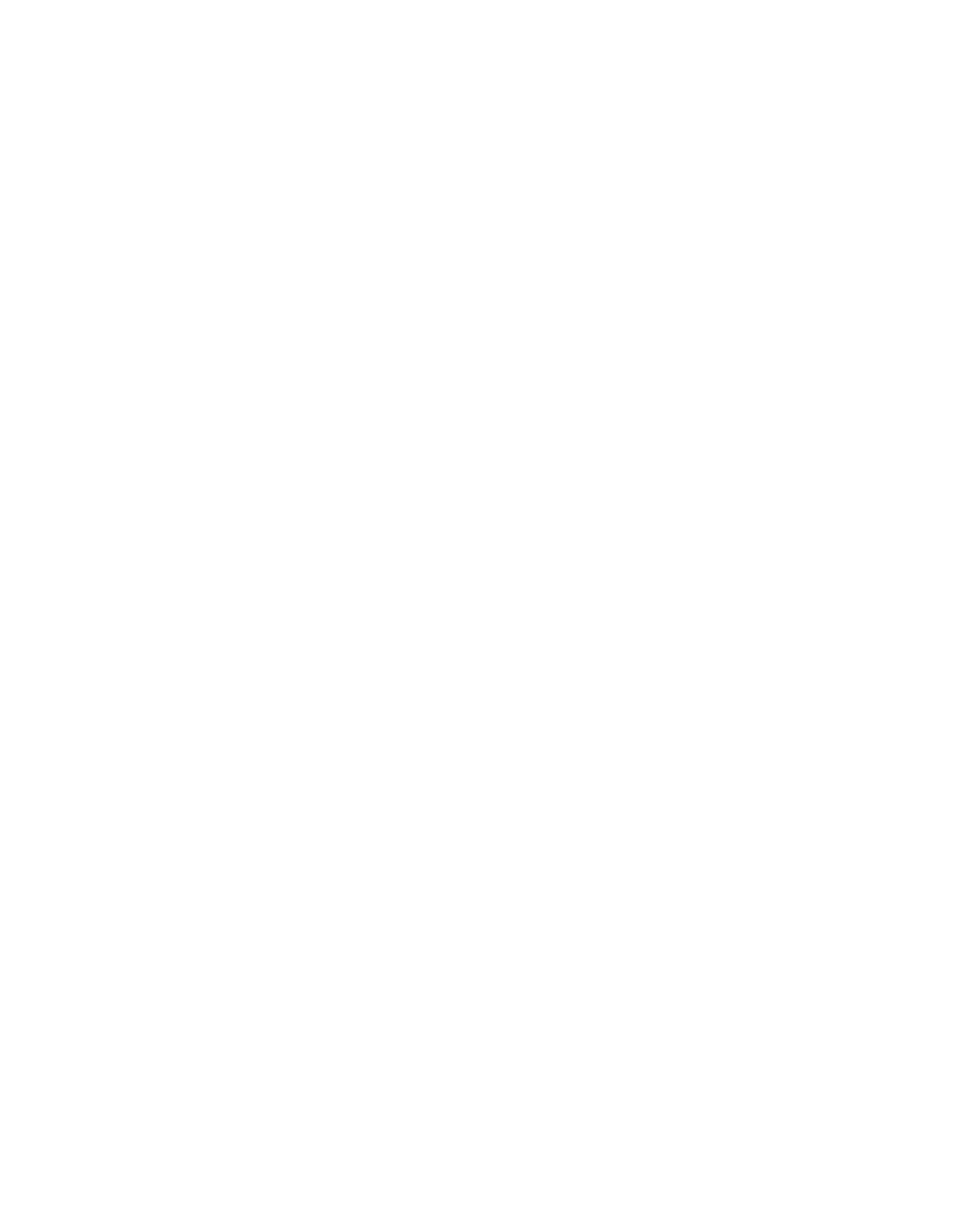# **Acknowledgements**

This project was written under contract to the Social Research and Demonstration Corporation (SRDC) as part of the Self-Sufficiency Project. Ariel Kalil provided invaluable references to the social psychology literature. The paper benefited greatly from comments received at the 2003 Institute for Research on Poverty Summer Workshop and from anonymous referees.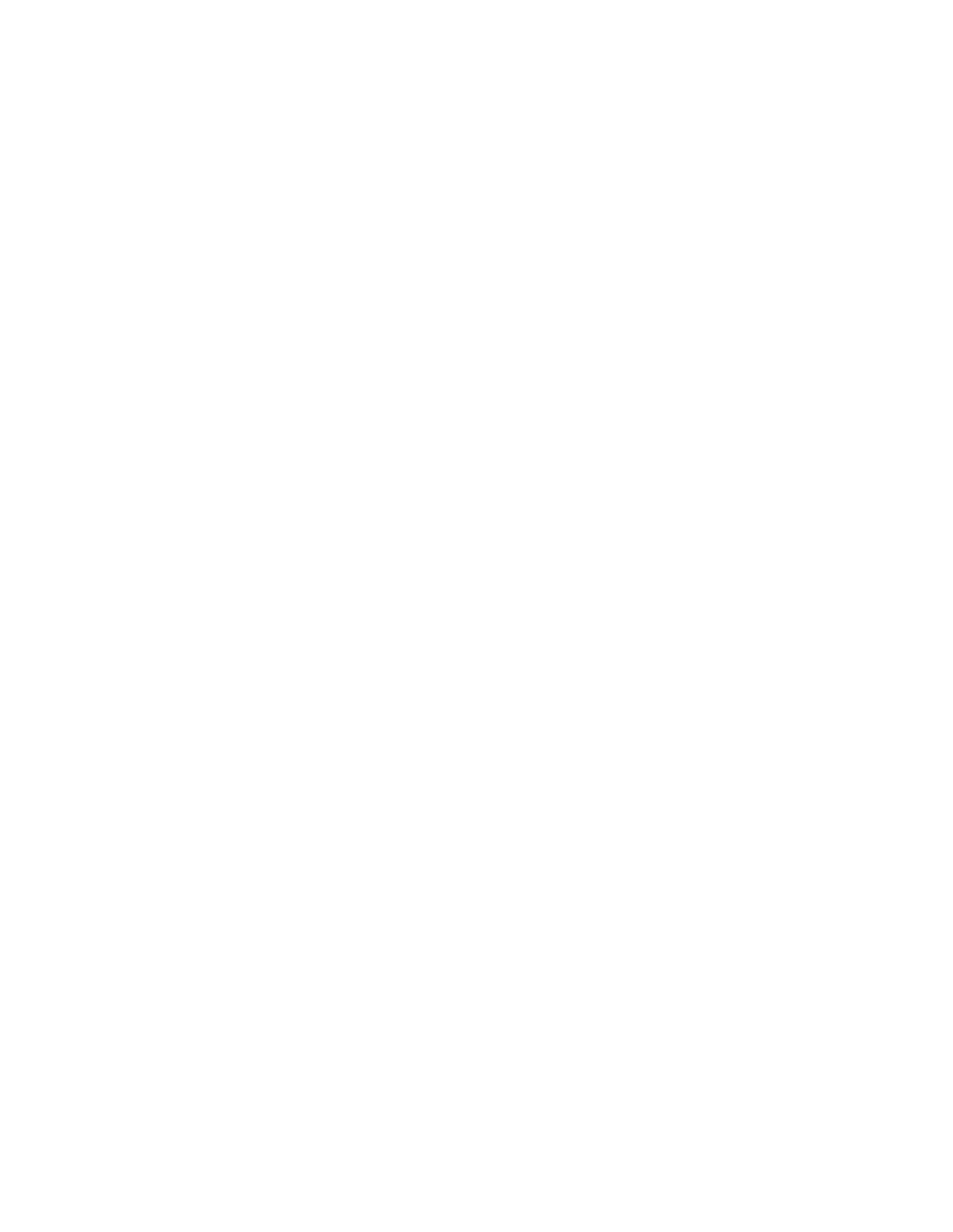### **Abstract**

A common argument in support of work-based welfare reform is that exposure to work will lead welfare recipients to revise their beliefs about how they will be treated in the labour market. This paper explores the analytical and empirical basis for this argument. The difficulty in testing the assumption that work leads to a change in beliefs is that there is an inherent simultaneity between work and beliefs. Welfare recipients who work may have different beliefs because they learn about the world of work once they enter the labour market. Alternatively, welfare recipients who have a more positive view of work are the ones who are more likely to work. We use a unique data set that helps solve this simultaneity problem. We find that exogenous increases in work induced by an experimental earnings supplement led to the predicted change in beliefs.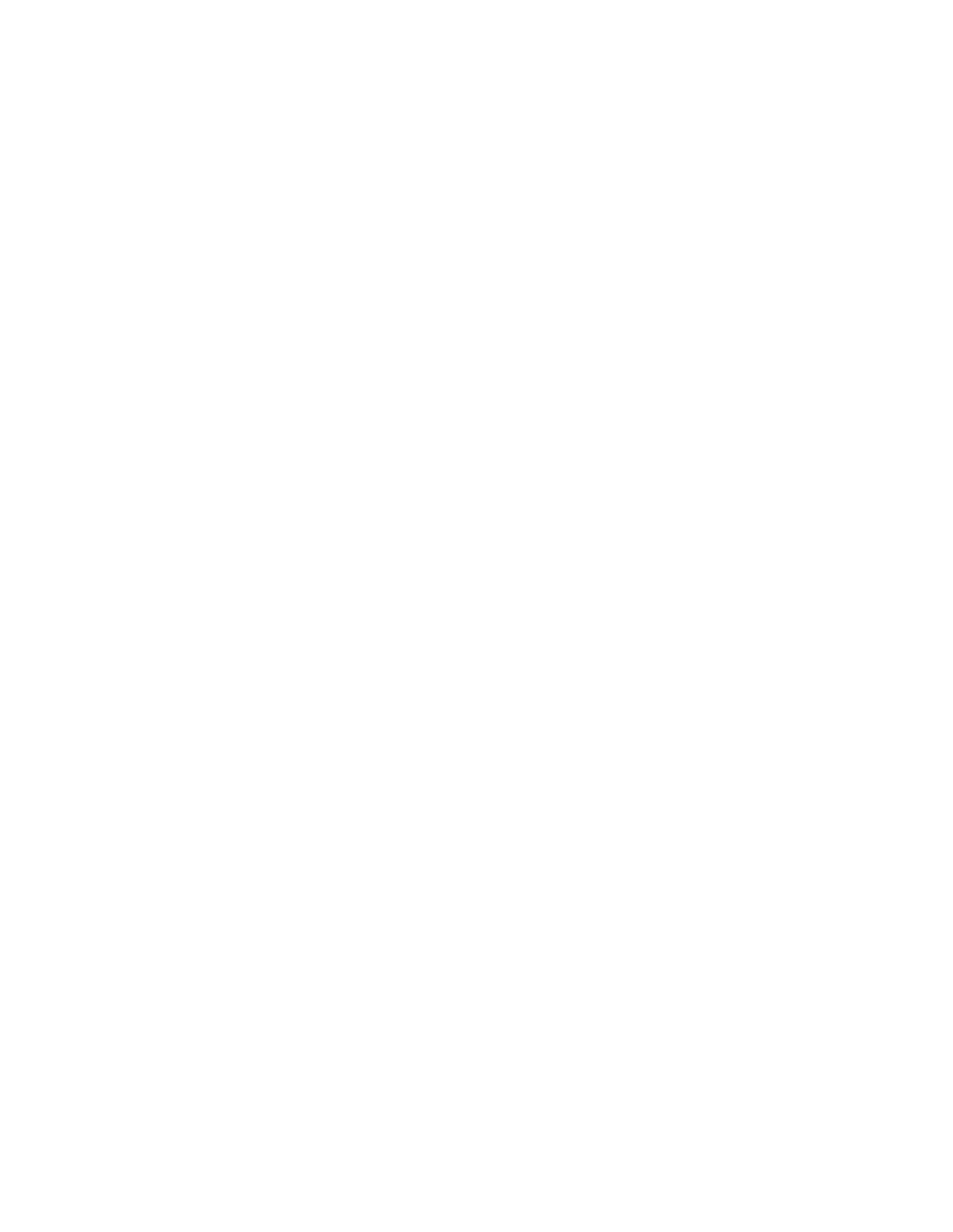#### **Introduction**

The possibility that getting welfare recipients to enter the labour market can have cumulative benefits is central to jobs-oriented welfare reform. The argument for the long run benefits of a work-based strategy can take two forms. The first is the usual human capital argument that welfare recipients lack job relevant skills and that "learning by doing" or "on-the-job" training can lead to skill acquisition. The second argument for getting welfare recipients into jobs focuses on changing their perceptions about their ability to function in the world of work:

*The major challenge in workfare administration is to get people involved and to overcome their pessimism.* (Mead, 1997)

This argument is based either implicitly or explicitly on the presumption that work can change a welfare participant's beliefs about her ability to succeed, which can in turn break the cycle of welfare dependency. If this presumption is true, then work not only provides current income but may also change beliefs that may lead to future success in the labour market.

Can labour market activity change people's perceptions about the obstacles they face? This issue, which was central to much of the early work on the culture of poverty and expectancy theories of poverty, $<sup>1</sup>$  was abandoned by economists in the 1970s and 1980s who</sup> viewed the question as hopelessly vague and based on concepts more in the realm of sociology and psychology than in the realm of economics.<sup>2</sup> The recent interest in the intersection of economics and psychology (Benabou & Tirole, 2002) suggests that it may be fruitful to revisit this old question.

This paper has two objectives. The first is to provide a bridge between the concept of locus of control developed in the social psychology literature and the concept of informational updating, which is more familiar to economists. We argue that these two concepts lead to the same conclusion, namely, that entering the labour market can potentially lead welfare recipients to revise their beliefs about their chances of succeeding in the labour market. We stress that this outcome is possible but by no means assured. The second objective of this paper is to test the prediction that work leads to a change in beliefs.

The central problem in testing whether work alters beliefs is that there is an inherent simultaneity between these two outcomes. It has long been recognized that the correlations between work and beliefs do not identify the causal impact of either. There is ample evidence that respondents who work are less likely to think that they will be treated unfairly or to think that they do not have control over the events that shape their lives. But this could simply reflect the fact that individuals who have these beliefs are more likely to work. This would lead to the observed relationship even if work did not affect beliefs.

 $\overline{a}$ 

<sup>&</sup>lt;sup>1</sup>See Bane and Ellwood (1994) for a review.

<sup>&</sup>lt;sup>2</sup>This shift also affected data collection. For example, the 1968 to 1972 Panel Study of Income Dynamics asked a set of attitudinal questions that were subsequently dropped.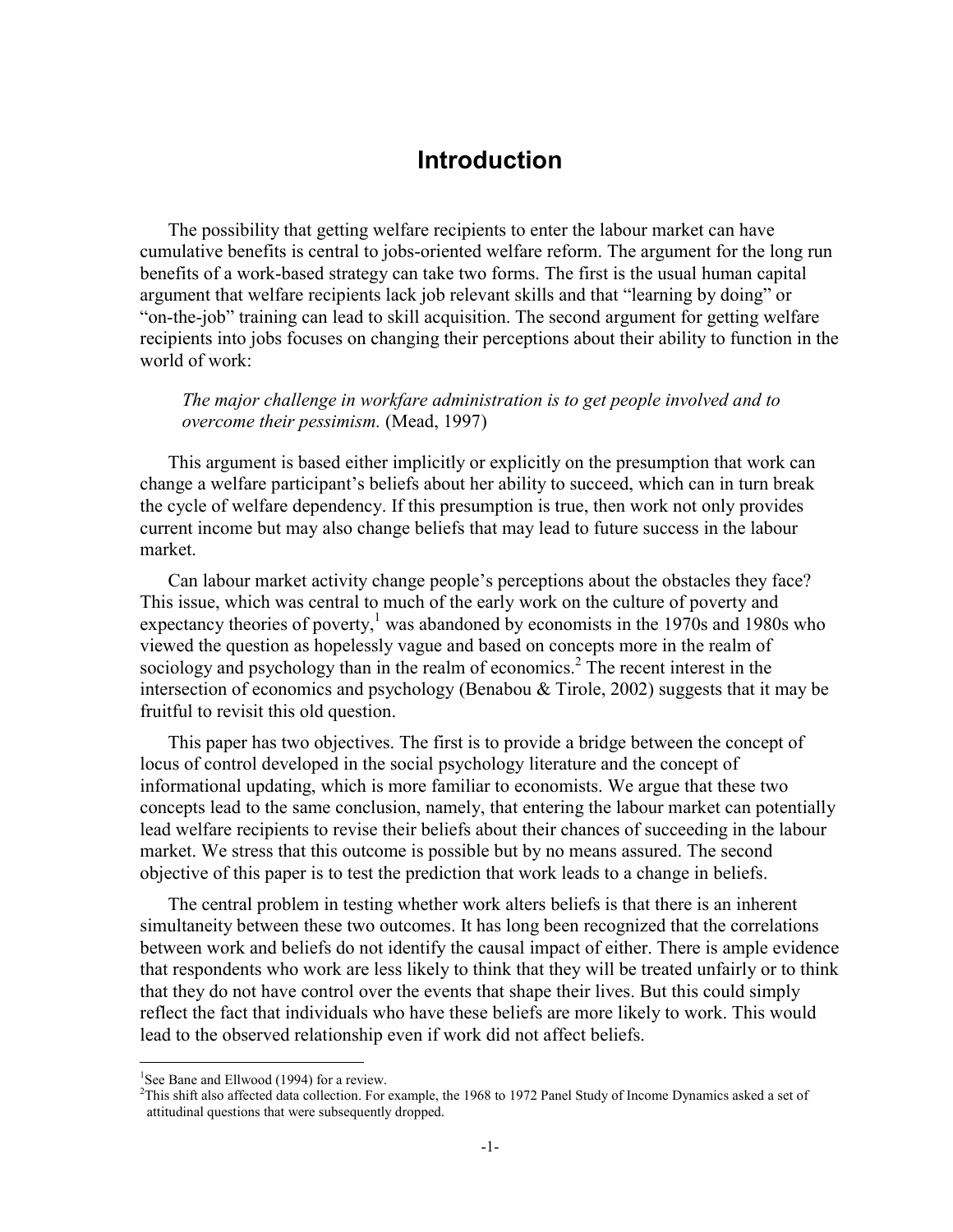This problem has long been recognized in the literature. The problem has been to find a credible exogenous source of variation in work. We use a unique data set from the Self-Sufficiency Project (SSP) to partially overcome this problem.<sup>3</sup>

This experimental project offered an earnings subsidy to a random group of long-term welfare recipients. Randomization ensures that the treatment is not correlated with the recipient's beliefs about her ability to succeed in the world of work. Since the earnings subsidy has been shown to have a substantial effect on work, it also satisfies the criterion for a valid instrument, namely, that the instrument must be correlated with work as well as not being correlated with beliefs. Our empirical results suggest that getting long-term welfare recipients to work does alter the beliefs of the young.

This paper consists of the following five sections. We start by presenting the social psychology and economic arguments that lead to the prediction that work can result in a change in beliefs. This is followed by a discussion of the statistical issues in estimating the causal impact of work on beliefs. We then describe the data, present the results, and conclude the paper.

 $3$ See Morris and Gennetian (2002) for another example in which the experimental design is used as an identifying instrument.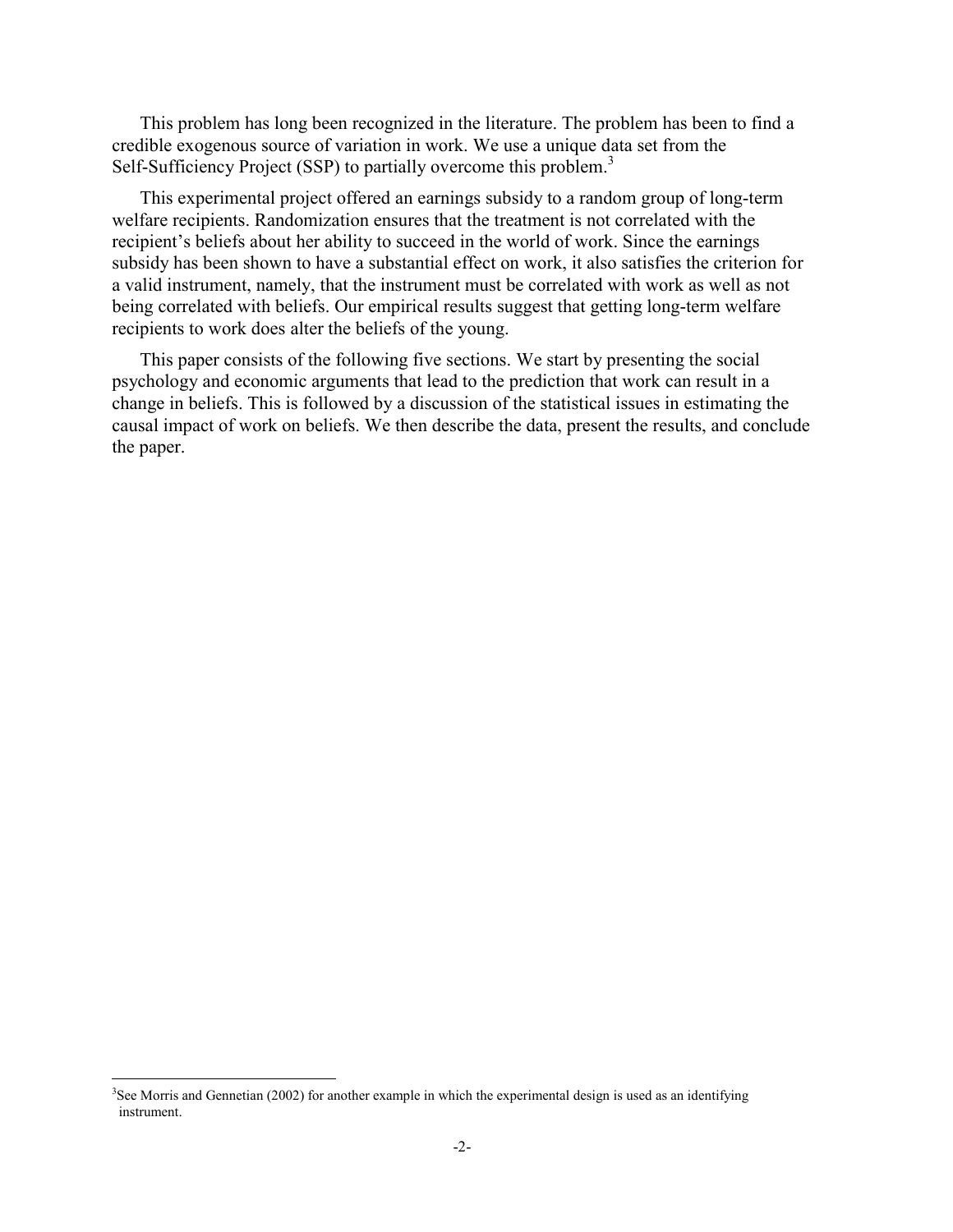#### **Two Perspectives**

While psychologists and social psychologists use a language that is often unfamiliar to economists, their interest in the causes of low achievement is directly relevant to this study, which focuses on the formation of beliefs.<sup>4</sup> This literature suggests that low achievement can reflect two conceptually different mechanisms. Individuals may not seek job opportunities because (1) they do not value the rewards that come from work (i.e. they are not motivated) or (2) because they do not believe that a realization of the outcome is under their control. $\delta$ Individuals have to both desire an outcome and to believe that they have control over the outcome in order for them to achieve a goal. If either of these is lacking then the individual does not undertake the task.

While social psychologists and economists start from different paradigms, it is possible to partially bridge the gap between these disciplines. The social psychology concept of motivation and control can be translated into terms more familiar to economists. Motivation can be viewed as reflecting tastes (i.e. what people want) and control can be viewed as the ability to choose the desired outcome. Achievement can be increased either by motivating people (i.e. changing their tastes) or by changing their perceptions of what is possible (i.e. changing their beliefs about the constraints they face). $<sup>6</sup>$ </sup>

The latter can include skill acquisition (i.e. increasing human capital) or changes in perceptions of how these skills are evaluated (i.e. changes in prior beliefs). Individuals who believe that they cannot attain the ends they desire feel they have little control over their lives (i.e. their opportunity set is highly constrained by either skills or discrimination). In the extreme, they view that they have no options to choose from and conclude that they have no control over their own lives.<sup>7</sup>

These two frameworks open the possibility that getting welfare recipients to enter the job market can have cumulative effects by providing information on the constraints they face. For example, welfare recipients may believe that employers will not hire them because they lack the required skills or because employers are prejudiced against young single mothers. However, some employers may have had successful previous experience with welfare recipients and may believe that mothers who want to work are particularly good employees. If this is the case, then getting welfare recipients into the labour market may change their beliefs about how they will be treated. In the language of social psychology, this will lead to a change in perceived locus of control. In the language of economics, this will lead to a change in prior beliefs about the constraints they face in the labour market.

-

<sup>&</sup>lt;sup>4</sup>Skinner, Zimmer-Gembeck, and Connell (1998) offer a useful overview.

<sup>5</sup> See Haidt and Rodin (1999) for a discussion of the concepts of control and efficacy in the broader social science literature. 6 Economists study the impact of changes in constraints (or the perception of constraints) on the behaviour of individuals who are assumed to have preferences (tastes) determined by non-economic factors.

<sup>7</sup> In his seminal work in this area, Rotter (1966) introduced the concept of internal and external locus of control.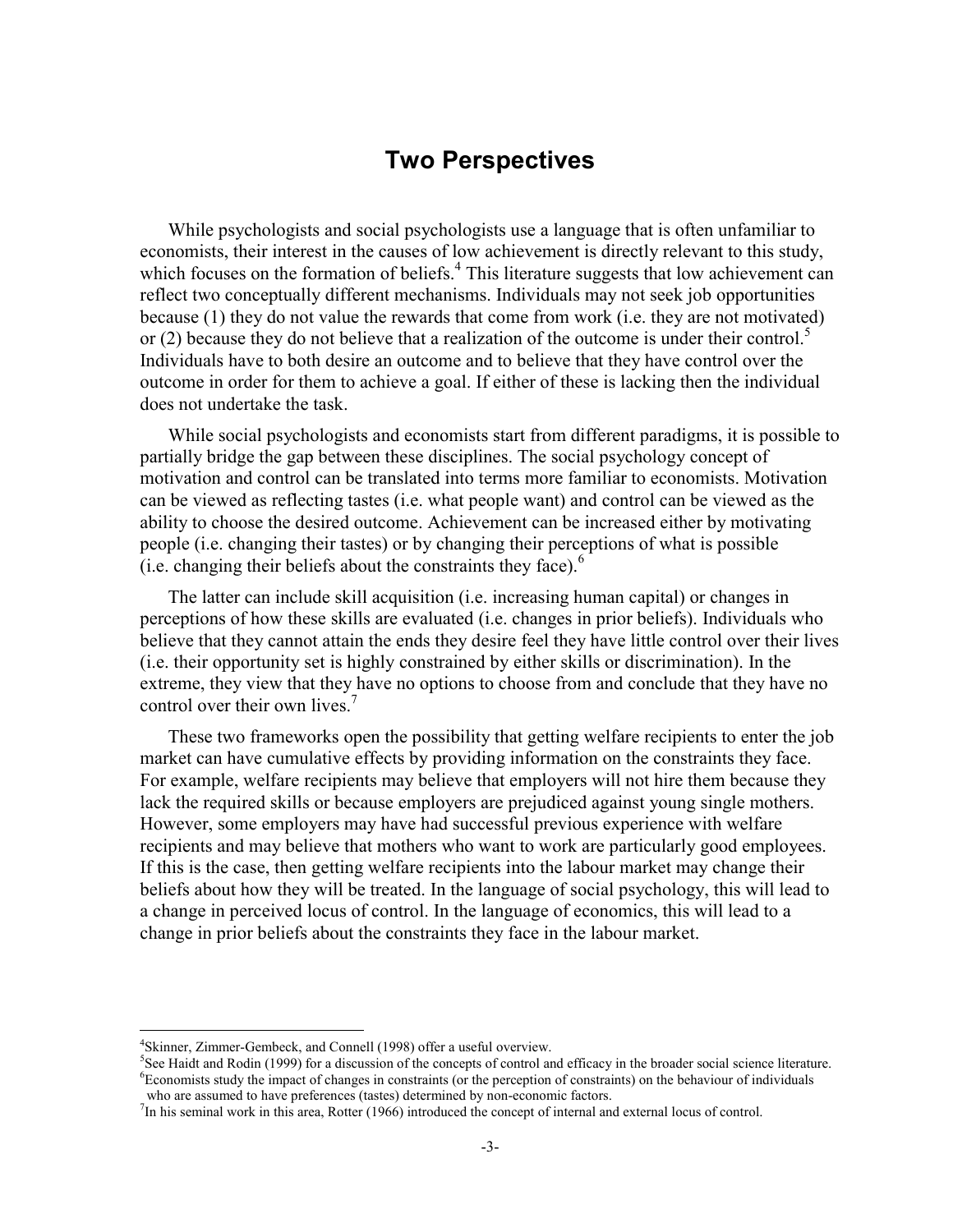One of the contributions of the economic approach is that it highlights that, while entering the world of work may lead to more optimistic appraisal of one's ability to succeed, this is by no means a necessary consequence. Work can lead some welfare recipients to conclude that they had been too optimistic about how the labour market would treat them. The net impact of work oriented welfare programs depends on the relative number of welfare recipients who are overly pessimistic, compared with those who are overly optimistic. If these two cancel then the policy will have no net effect on beliefs.<sup>8</sup> If a program is to have a positive effect on beliefs, then it must be true that, on average, welfare recipients affected by the program were too pessimistic about how they would be treated in the labour market. While one can make a credible case that welfare recipients are overly pessimistic, this remains an empirical issue.<sup>9</sup>

<sup>&</sup>lt;sup>8</sup>In the language of economics, expectations are rational even if individual members of the group are overly optimistic or pessimistic. All that is required is that these cancel so that the average expectation is correct.

<sup>&</sup>lt;sup>9</sup>Note that welfare recipients may be overly pessimistic because they are the people who are most likely to enter the welfare system (i.e. a pure selection effect) or because the welfare system causes pessimism (i.e. true state dependence).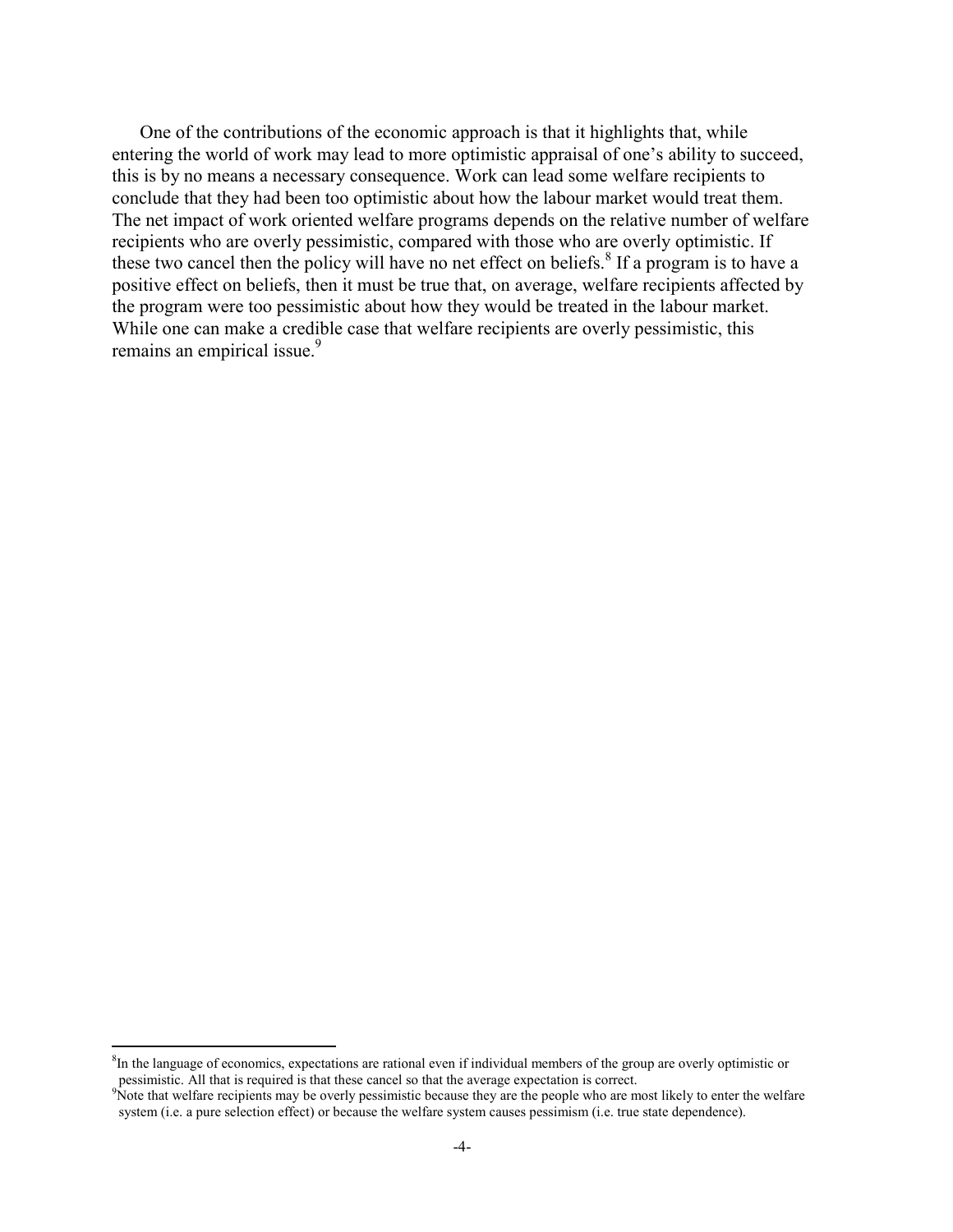### **Empirical Issues**

Very few economic studies explore the determinants of people's beliefs. The vast majority of the literature treats beliefs as an explanatory variable by including attitudinal variables in an equation with labour market or welfare outcomes as the dependent variable. Andrisani (1977), Andrisani (1981), Duncan and Morgan (1981), Corcoran, Duncan, Gurin, and Gurin (1985), Goldsmith, Veum, and Darity Jr. (1997), and Dunifon and Duncan (1998) examine the impact of various attitudinal variables on labour market outcomes. Kunz and Kalil (1999) and Edwards, Plotnick, and Klawitter (2001) estimate the impact of differences in beliefs on welfare utilization. Coleman and DeLeire (2003) examine the relationship between locus of control and human capital accumulation.

The problem in isolating the causal effect of work is that work and beliefs are likely to be determined simultaneously. Individuals are more likely to enter the labour market if they believe they will be treated fairly, but their beliefs about how they will be treated may also reflect their labour market experiences. This two-way causation is explicitly recognized in Rotter (1990) and Kane (1987) but is often ignored in the empirical literature.<sup>10</sup> One of the reasons for this gap is that it has been difficult to find an exogenous source of variation in labour-market outcomes that could affect beliefs.

We use data from a unique data set that allows us to overcome this serious econometric problem.<sup>11</sup> The Self-Sufficiency Project (SSP) was an experimental program that offered a wage subsidy to a randomized group of Canadian welfare recipients. Evaluation studies of  $SSP$  show strong positive impacts on employment.<sup>12</sup> Therefore, the SSP treatment satisfies the first criterion for a good instrumental variable, namely, that it be correlated with the endogenous variable. The second criterion is that the unobservable factors that affect the change in beliefs must not be correlated with the instrument. The randomized nature of the treatment satisfies this criterion.<sup>13</sup> While persons who held more positive beliefs might have been more likely to work, they were no more likely to be assigned to the treatment group.

 $10$ There are some exceptions. Dunifon and Duncan (1998) avoid the issue of endogeneity of beliefs by using long lags of the attitudinal variables. Corcoran et al. (1985) and Goldsmith et al. (1997) use exclusionary restrictions to estimate causal impacts.<br><sup>11</sup>The New Hope Project offers another potential data set that includes information on attitudinal variables (see Huston et al.,

<sup>2001).</sup> This experimental project, however, offered earnings subsidies only as part of a larger package, which may have had a direct impact on attitudes.<br><sup>12</sup>See Michalopoulos et al. (2002).

<sup>&</sup>lt;sup>13</sup>We exclude the SSP-Plus treatment group, which received some services that may have had a direct impact on beliefs.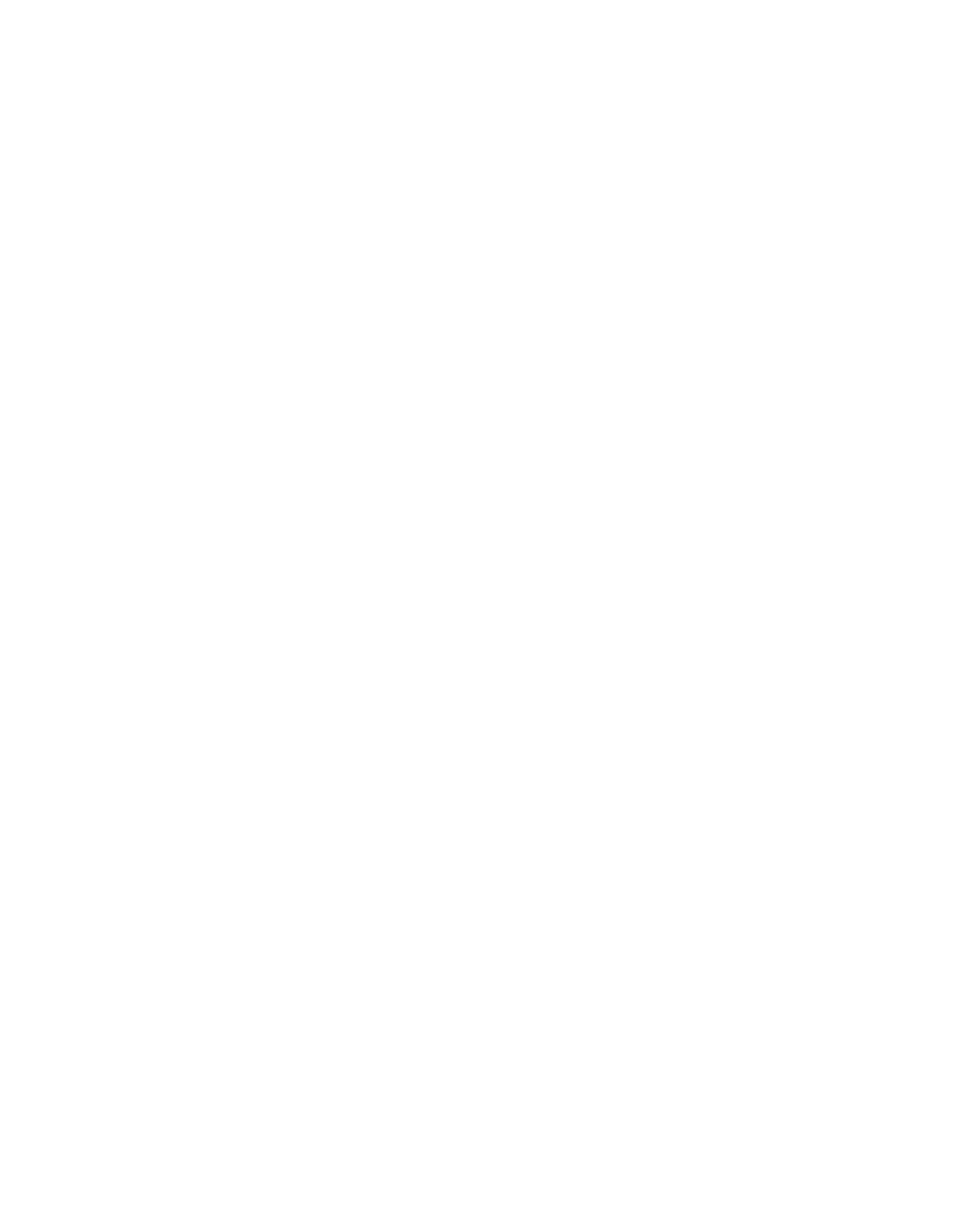#### **Data and Measures**

The Self-Sufficiency Project (SSP) was designed to determine the impact of instituting an earnings supplement for welfare recipients in order to reduce the reliance on long-term income assistance (IA). The hope was that the subsidy would lead not only to an increase in employment but also to a change in beliefs toward work and welfare. A random sample of single parents in New Brunswick and British Columbia, aged 19 and over, who had received IA for at least 12 of the previous 13 months, were assigned to either a treatment group or a control group. The treatment group was offered a substantial earnings subsidy for a period of three years so that most eligible families would find work to be financially preferable to continued receipt of IA.

SSP sample members were eligible for the earnings subsidy if they worked at least 30 hours per week in an eligible job. Each eligible individual had 12 months from the time of eligibility to begin working full time and to start collecting SSP payments. These individuals could claim the supplement for a maximum of 36 consecutive months, but only during those months they were employed full time. The supplement was equal to 50 per cent of the difference between the individual's monthly earnings and a target earnings level. In 1993 the monthly target earnings for an individual in New Brunswick were \$2,500, translating to a maximum subsidized wage of \$19 per hour for someone working 30 hours per week. The target earnings in British Columbia were \$3,083, or \$23 per hour for someone working 30 hours.

A person earning the minimum wage of \$5.00 per hour working 30 hours per week would, therefore, receive a supplement of over \$7.00 per hour in New Brunswick, effectively more than doubling her wage. It was expected that a subsidy of this size would increase labour supply and that the resulting work experience would lead to a change in belief toward work and welfare.

The analysis file contains 2,858 sample members assigned to the SSP treatment and 2,827 to the control group. A baseline interview was conducted with all sample members in late 1992. This instrument contained detailed information on employment and a set of questions about the recipients' beliefs at baseline. Sample members were re-interviewed 18 months and 36 months after the baseline interview. The questionnaire gathered information on employment histories and beliefs at the time of each survey. Since sample members did not have to start working until the 12th month after random assignment and since beliefs may change only slowly, we contrast beliefs in the 36-month interview with beliefs at baseline.<sup>14</sup> While roughly 13 per cent of both the control and treatment groups attrited before the 36-month interview, Michalopoulos, Card, Gennetian, Harknett, and Robins (2000) conclude that this attrition does not lead to non-response bias in estimates of the impact of the program on employment.<sup>15</sup>

<u>.</u>

 $14$ This was the most recent data available at the time of this study. Data covering the 54-month interview has recently become available.<br><sup>15</sup>See Appendix A of Michalopoulos et al. (2000).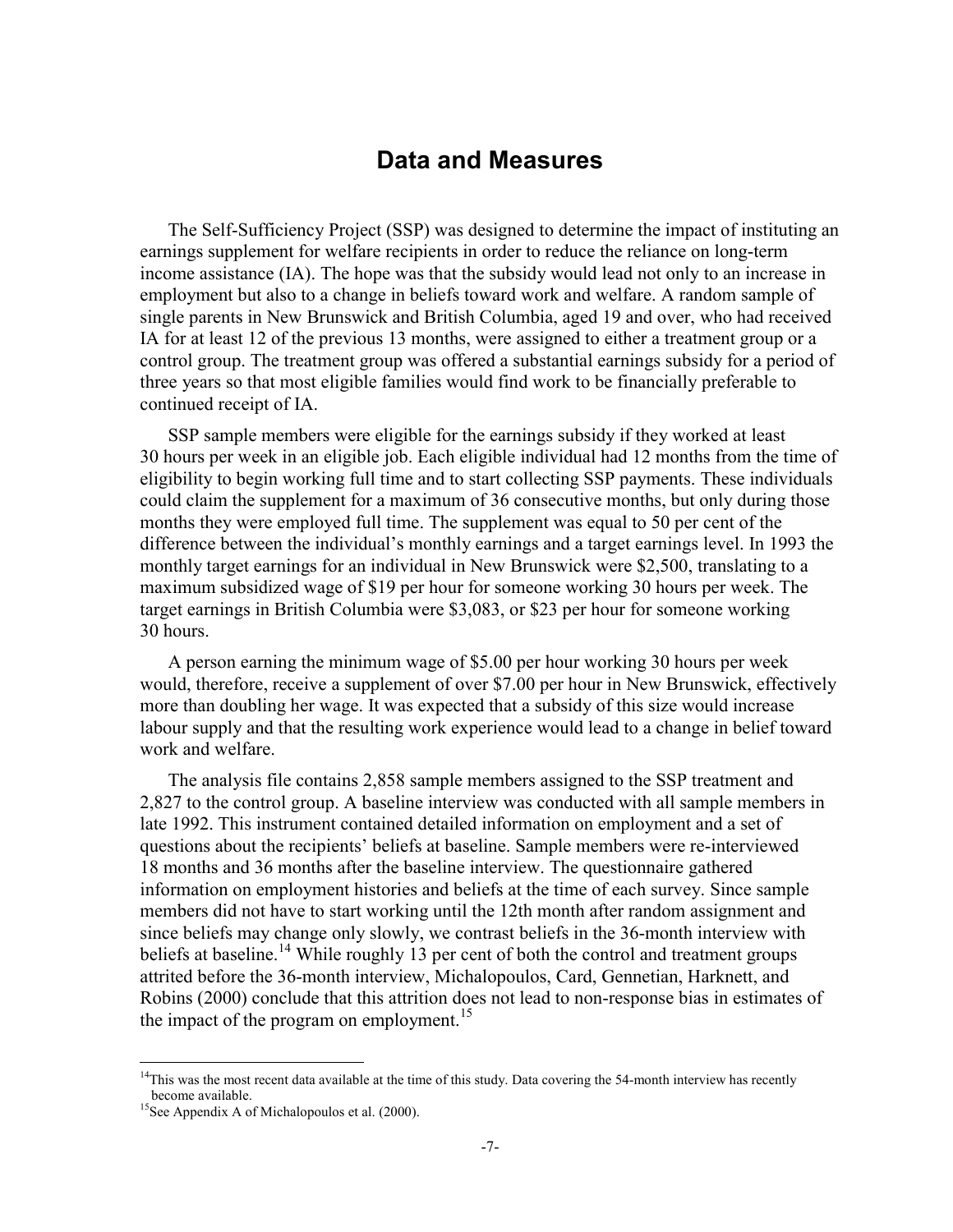While the SSP interview did not ask questions directly about attitudes toward work, it did ask a set of questions used by social psychologists, including three questions used to measure locus of control. The following questions were asked at both the baseline interview and the 36-month interview. Respondents were asked whether they agreed strongly, agreed, disagreed or disagreed strongly with the following statements:<sup>16</sup>

- 1. There is little that I can do to change many of the important things in my life.
- 2. I have little control over the things that happen to me.
- 3. Sometimes I feel as if I'm being pushed around in life.
- 4. I am often angry that people like me never get a fair chance to succeed.

The first three statements have been used extensively in the social psychology literature to measure locus of control. Individuals who view themselves as having limited options think there is little they can do to change their lives so they believe they have little control over what happens to them.<sup>17</sup> These beliefs may arise from the belief that they do not have the skills to change their lives or that they are treated unfairly. In the context of the labour market, individuals may believe either that they lack skills or that there is discrimination against them. While the fourth question is not used to measure locus of control it captures another dimension of recipient's beliefs that could be affected by work experience.

 $\overline{a}$ 

<sup>&</sup>lt;sup>16</sup>See Table 3.4 in Michalopoulos et al. (2000) for a previous analysis of these questions.

<sup>&</sup>lt;sup>17</sup>Appendix A of Pearlin and Schooler (1978) provides the set of seven questions standardly used to construct indices measuring locus of control. Only three of these items were asked in the SSP interviews.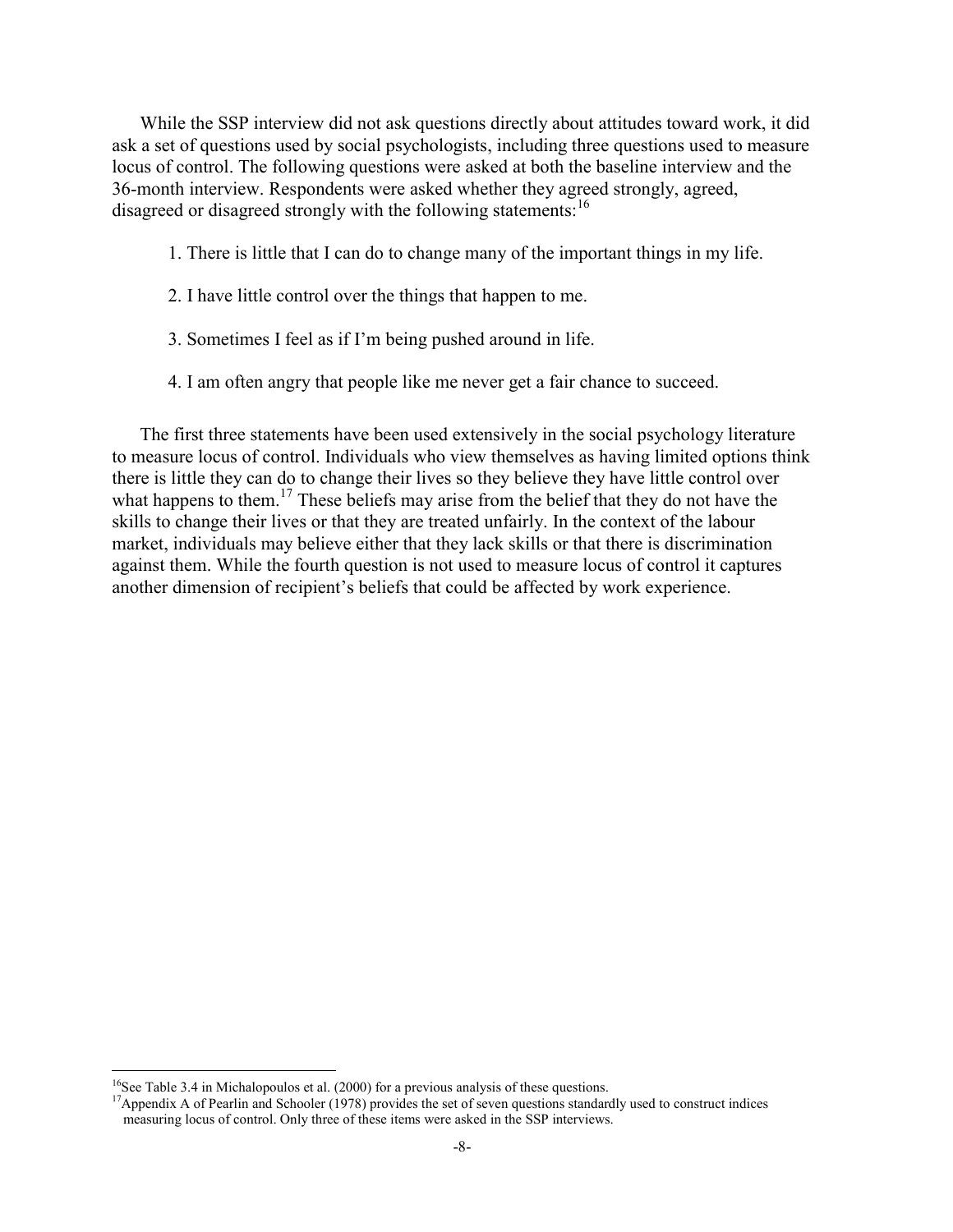#### **Results**

#### **DESCRIPTIVE STATISTICS**

1

Table 1 presents descriptive statistics on the demographic and economic characteristics of sample members at the baseline interview. Columns 1 and 2 show the characteristics of all treatment and control group members, while columns 3 and 4 show the baseline characteristics for the persons who had not attrited by the 36-month interview. Comparing columns 1 and 2 shows that the characteristics of treatment group members and control group members were very similar at baseline, which is consistent with random assignment. Comparing columns 3 and 4 shows that similar patterns hold when the sample is restricted to those who had not attrited by the 36-month interview. This is consistent with Michalopoulos, Card, Gennetian, Harknett, and Robins (2000), who find that attrition was largely random.

|                         | (1)                    | (2)                  | (3)                  | (4)                  |  |  |
|-------------------------|------------------------|----------------------|----------------------|----------------------|--|--|
|                         | All                    |                      | <b>Non-Attritors</b> |                      |  |  |
|                         | <b>Treatment group</b> | <b>Control group</b> | Treatment group      | <b>Control group</b> |  |  |
| Demographic             |                        |                      |                      |                      |  |  |
| Female                  | 0.95                   | 0.95                 | 0.96                 | 0.95                 |  |  |
| Age                     | 31.90                  | 31.90                | 31.80                | 31.80                |  |  |
| Never married           | 0.48                   | 0.48                 | 0.48                 | 0.49                 |  |  |
| <b>British Columbia</b> | 0.53                   | 0.53                 | 0.50                 | 0.52                 |  |  |
| Speaks French           | 0.13                   | 0.14                 | 0.14                 | 0.13                 |  |  |
| Number of children      | 1.67                   | 1.68                 | 1.67                 | 1.68                 |  |  |
| Less than high school   | 0.54                   | 0.55                 | 0.54                 | 0.53                 |  |  |
| Labour market           |                        |                      |                      |                      |  |  |
| Previous experience     | 7.30                   | 7.50                 | 7.50                 | 7.30                 |  |  |
| Unemployed at baseline  | 0.82                   | 0.81                 | 0.80                 | 0.81                 |  |  |
| Part-time at baseline   | 0.12                   | 0.12                 | 0.13                 | 0.13                 |  |  |
| Full-time at baseline   | 0.06                   | 0.07                 | 0.07                 | 0.06                 |  |  |
| <b>Observations</b>     | 2,858                  | 2.827                | 2,458                | 2.503                |  |  |

|  |  | Table 1: Baseline Characteristics of Treatment and Control Group Members |  |  |  |  |  |  |
|--|--|--------------------------------------------------------------------------|--|--|--|--|--|--|
|--|--|--------------------------------------------------------------------------|--|--|--|--|--|--|

Table 1 shows that sample members were almost all female and that the majority had less than a high school degree. The average number of children was 1.7, and nearly half of the respondents had never been married. Both treatment group members and control group members had only limited prior work experience and few were working at the baseline interview. The average work experience for both treatment group members and control group members at the baseline interview was a little over seven years.<sup>18</sup> At baseline, less than 20 per cent of respondents were working and only about one third of these were working full

 $18$ This is considerably lower than potential work experience for these sample members with an average age of 32.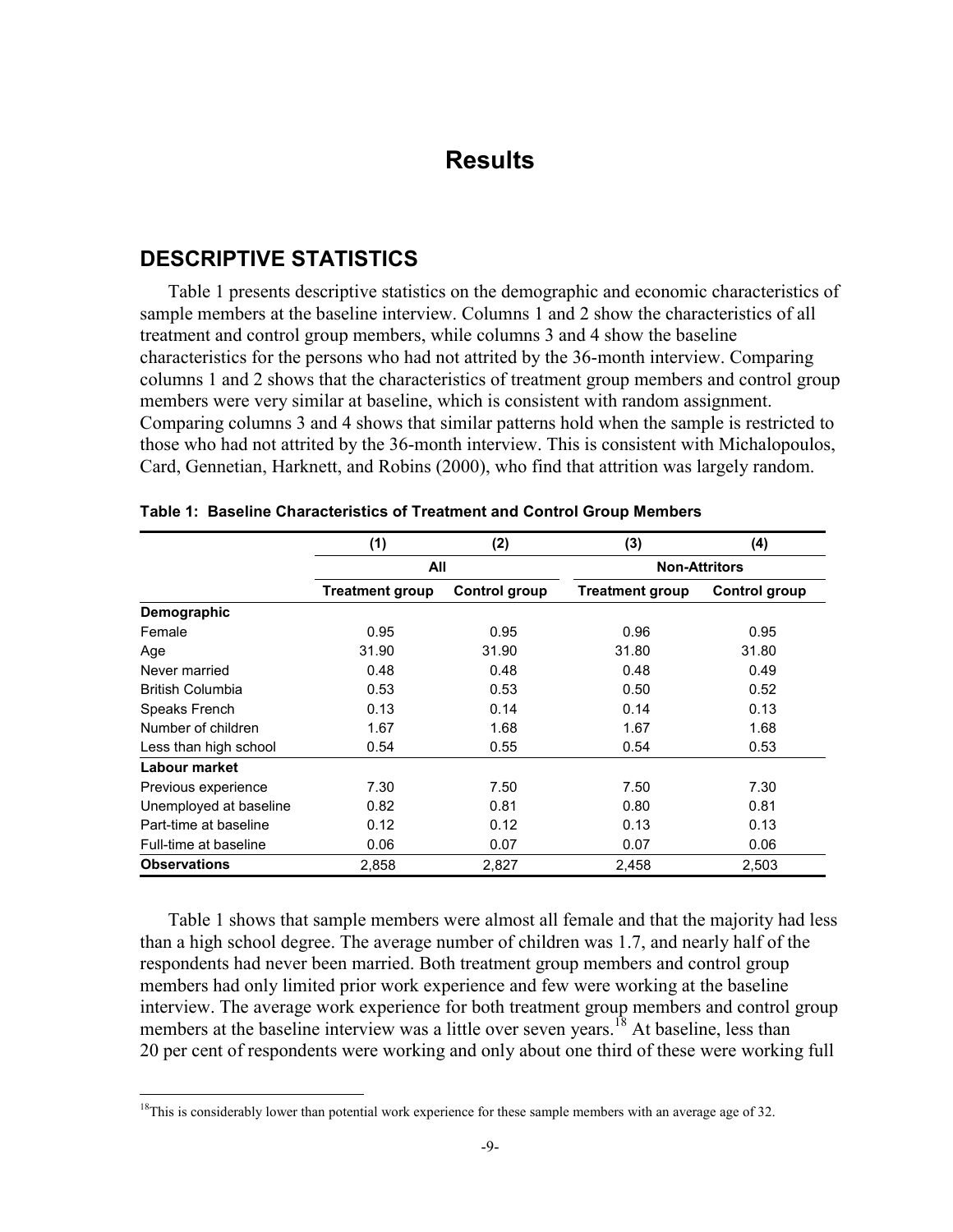time. These descriptive statistics confirm that our sample of SSP welfare recipients had low education and limited work experience.

Table 2 confirms previous findings that the SSP earnings subsidy had a substantial impact on employment.19 The first three columns contrast the change in employment between the baseline interview and the 36-month interview for the control group and for all members of the treatment group. Since many of the welfare recipients assigned to the treatment group did not choose to participate, column 3 shows the change in employment for those who took up the program.<sup>20</sup>

|                             | (1)                  | (2)                    | (3)     |
|-----------------------------|----------------------|------------------------|---------|
|                             |                      | <b>Treatment Group</b> |         |
|                             | <b>Control Group</b> | All                    | Take-up |
| <b>Months of experience</b> | 10.6                 | 13.2                   | 24.9    |
| <b>Hours of work</b>        | 304                  | 405                    | 839     |
| Per cent full-time          | 0.099                | 0.196                  | 0.416   |

| Table 2: Change in Employment Status of Treatment and Control Group Members between |
|-------------------------------------------------------------------------------------|
| the Baseline and 36-Month Surveys                                                   |

The first row in Table 2 shows the number of months in which the treatment and control group members worked between the baseline and 36-month interviews. While the control group worked an average of 10.6 months, members of the treatment group worked nearly 30 per cent more (13.2 months.) Not surprisingly, those who took up the program worked even more. Among this subset of the treatment group, the average number of months worked is 24.9 months. Therefore, those who took up the program worked in nearly two out of the three years. Row 2 shows a similar pattern in the number of hours worked. While control group members worked an average of 304 hours between baseline and the 36-month interview, treatment group members worked about a third more hours (405 hours) and those treatment group members who took up the program worked more than twice as many hours (839 hours). The bottom row in Table 2 shows that treatment group members not only worked more, but they were more likely to work full time. This largely reflects the fact that the subsidy was available only for full-time work.

While the subsidy increased full-time work it does not seem to have had a large impact on the types of jobs held. Foley and Schwartz (2002) report that treatment group members and control group members who worked tended to find similar jobs in terms of occupations and industries. These jobs were rarely unionized and tended to pay low wages and to offer few benefits. Foley and Schwartz (2002) conclude that the similarity in jobs held by treatment and control group members reflects the low levels of education of both groups. This severely limited their opportunities. Furthermore, since employers did not know whether or not job applicants were eligible for the subsidy, the program did not alter the types of jobs offered.

 $19$ See Michalopoulos et al. (2002) for a summary of previous studies.

 $20$ Taking up the program is defined as receiving an SSP supplement during at least one month. The decision to take up the program is clearly endogenous. Therefore, those assigned to the treatment group who do not take up the program are still included in our analysis of the effects of work on beliefs.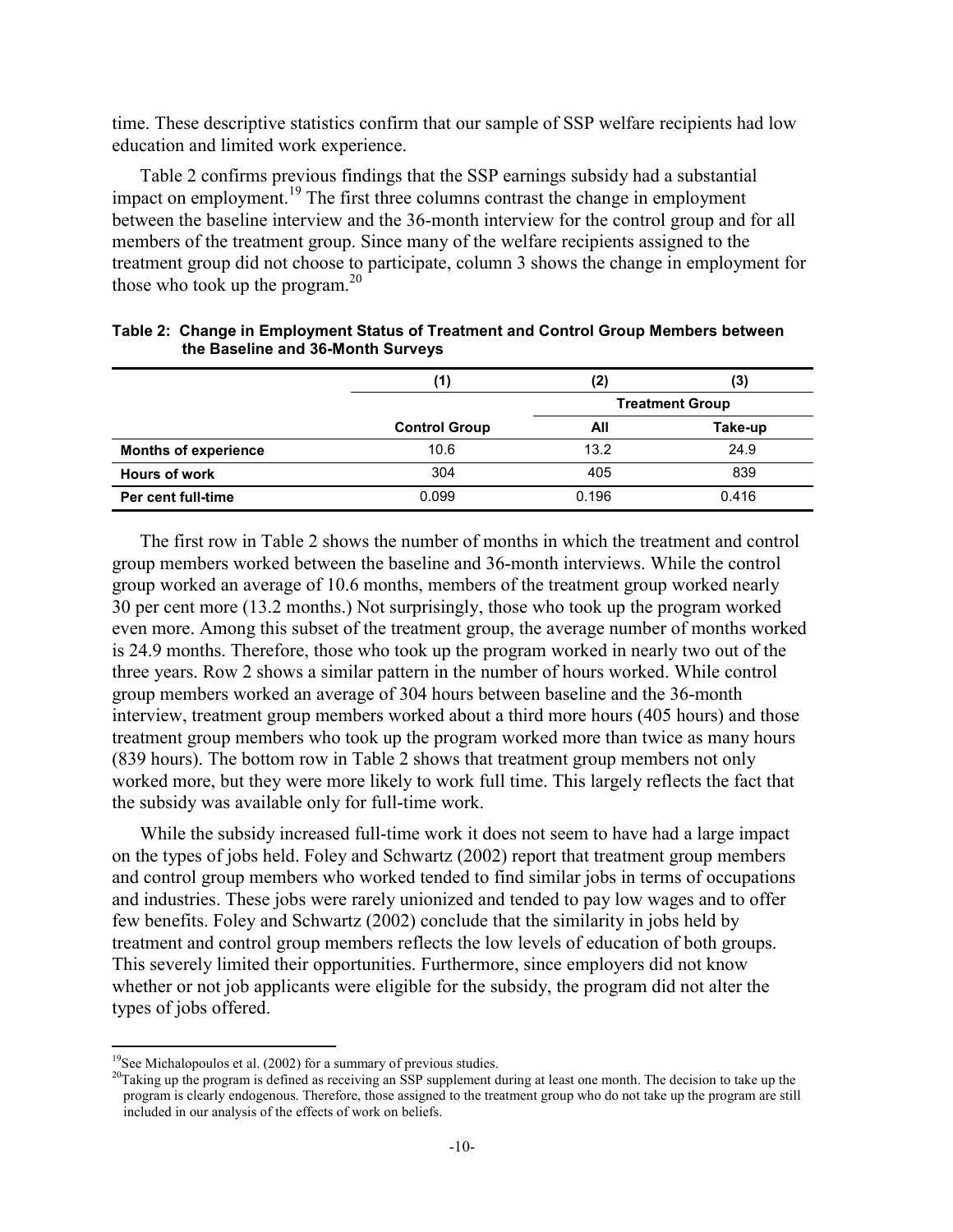The similarity of jobs held by treatment and control group members is important for our study since it implies that any change in beliefs reflects differences in work, not differences in the types of jobs held. This is important in interpreting our results. If the earnings subsidy had led to better jobs that were only available as long as the subsidy was in place, then changes in beliefs might be temporary. If, on the other hand, it is work and not the type of job that matters, then the change in beliefs is likely to be longer lasting.

Table 3 presents descriptive statistics that confirm the popular notion that working gives a person a greater sense that they are in control of the factors that affect them. In the language of social psychologists, welfare recipients who work may have a greater locus of control than non-working welfare recipients or welfare recipients who are working part time. Entries in each row show the proportion who agree or agree strongly with each statement. The first row shows that 31.8 per cent of unemployed welfare recipients agreed with the statement "There is little that I can do to change many of the important things in my life." In contrast, only 21.6 per cent of employed welfare recipients agreed with this statement and the 10.2 percentage point difference is statistically significant. Full-time workers are even less likely to concur (17.9 per cent), and the difference with part-time workers is again statistically significant. The pattern of full-time workers being the least likely to agree and unemployed workers being the most likely to agree holds for all four statements. While these descriptive statistics should not be interpreted as showing a causal relationship between work and beliefs, they do show that there is a correlation that needs to be explained.

|                      | <b>Part Time</b> | <b>Full Time</b> | <b>Employed</b> | <b>Unemployed</b> | <b>Unemployed</b><br>-Employed | <b>Part Time-</b><br><b>Full Time</b> |
|----------------------|------------------|------------------|-----------------|-------------------|--------------------------------|---------------------------------------|
| Can't change         | 0.235            | 0.179            | 0.216           | 0.318             | 0.102                          | 0.057                                 |
|                      |                  |                  |                 |                   | (0.014)                        | (0.026)                               |
|                      |                  |                  |                 |                   | [0.000]                        | [0.026]                               |
| Can't control        | 0.249            | 0.200            | 0.232           | 0.309             | 0.077                          | 0.049                                 |
|                      |                  |                  |                 |                   | (0.014)                        | (0.027)                               |
|                      |                  |                  |                 |                   | [0.000]                        | [0.067]                               |
| <b>Pushed around</b> | 0.353            | 0.339            | 0.349           | 0.401             | 0.053                          | 0.014                                 |
|                      |                  |                  |                 |                   | (0.016)                        | (0.030)                               |
|                      |                  |                  |                 |                   | [0.001]                        | [0.847]                               |
| Angry                | 0.476            | 0.482            | 0.478           | 0.557             | 0.079                          | $-0.006$                              |
|                      |                  |                  |                 |                   | (0.017)                        | (0.032)                               |
|                      |                  |                  |                 |                   | [0.000]                        | [0.847]                               |

|        |  |  | Table 3: Percentage Who Agree With Statements at the Baseline Interview, by Employment |
|--------|--|--|----------------------------------------------------------------------------------------|
| Status |  |  |                                                                                        |

**Notes:** Standard error of difference is in parentheses ( ). Two-sided p-values are in square brackets [ ].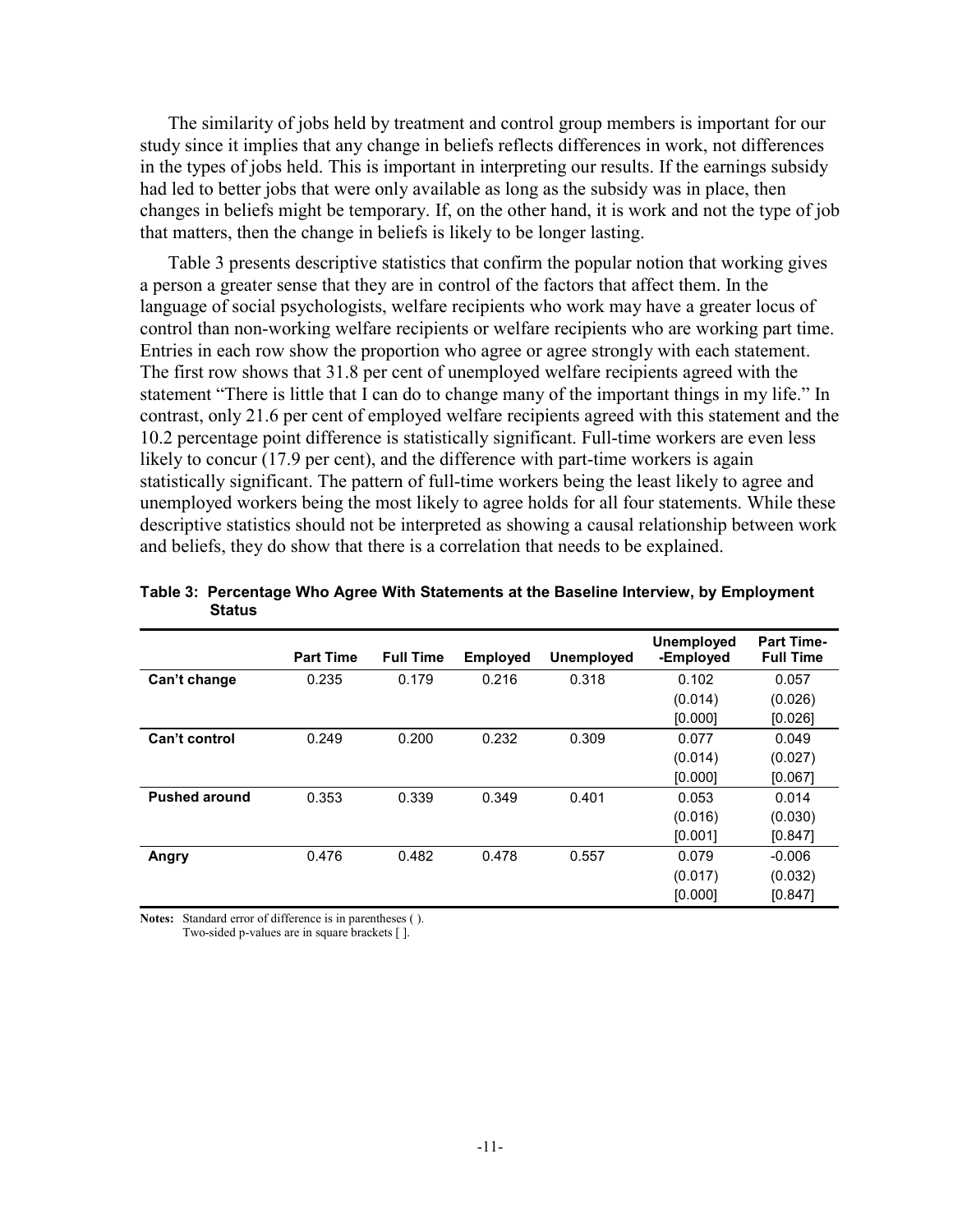#### **EFFECT OF WORK ON BELIEFS**

Our estimates of the causal effect of accumulated work experience on answers to these four questions are shown in Tables 4 and 5. Table 4 shows the impact of the number of hours worked on the probability that the respondent reports greater disagreement (or less agreement) with each statement at the 36-month interview than at the baseline interview.<sup>21</sup> The converse of greater disagreement is not greater agreement since roughly half of all respondents report the same level of agreement at the two interviews. Table 5, therefore, shows the impact of work on the probability that the respondent reports greater agreement (or less disagreement) with each statement.

|                         |               | <b>Can't Change</b> |               | <b>Can't Control</b> | <b>Pushed Around</b> |                  | Angry         |                  |
|-------------------------|---------------|---------------------|---------------|----------------------|----------------------|------------------|---------------|------------------|
|                         | (1)           | (2)                 | (3)           | (4)                  | (5)                  | (6)              | (7)           | (8)              |
|                         | <b>Probit</b> | <b>Probit IV</b>    | <b>Probit</b> | <b>Probit IV</b>     | <b>Probit</b>        | <b>Probit IV</b> | <b>Probit</b> | <b>Probit IV</b> |
| <b>Hours/1000</b>       | 0.037         | 0.215               | 0.009         | 0.081                | 0.041                | 0.167            | 0.093         | 0.373            |
|                         | (0.013)       | (0.115)             | (0.014)       | (0.120)              | (0.013)              | (0.114)          | (0.015)       | (0.136)          |
|                         | [0.002]       | [0.031]             | [0.266]       | [0.251]              | [0.001]              | [0.072]          | [0.000]       | [0.003]          |
| Age                     | $-0.013$      | $-0.017$            | 0.002         | 0.00                 | 0.001                | $-0.003$         | $-0.001$      | $-0.008$         |
|                         | (0.004)       | (0.005)             | (0.005)       | (0.006)              | (0.004)              | (0.005)          | (0.005)       | (0.007)          |
|                         | [0.002]       | [0.001]             | [0.352]       | [0.500]              | [0.448]              | [0.313]          | [0.423]       | [0.105]          |
| Age squared             | 0             | $\mathbf{0}$        | $\Omega$      | $\mathbf{0}$         | $\Omega$             | 0                | $\mathbf{0}$  | $\mathbf{0}$     |
|                         | (0.000)       | (0.000)             | (0.000)       | (0.000)              | (0.000)              | (0.000)          | (0.000)       | (0.000)          |
|                         | [0.014]       | [0.004]             | [0.285]       | [0.443]              | [0.325]              | [0.406]          | [0.384]       | [0.189]          |
| <b>British Columbia</b> | 0.006         | 0.01                | 0.025         | 0.026                | 0.005                | 0.008            | $-0.022$      | $-0.016$         |
|                         | (0.012)       | (0.013)             | (0.013)       | (0.013)              | (0.012)              | (0.012)          | (0.014)       | (0.015)          |
|                         | [0.313]       | [0.218]             | [0.028]       | [0.024]              | [0.327]              | [0.258]          | [0.057]       | [0.136]          |
| <b>Female</b>           | $-0.031$      | $-0.028$            | $-0.054$      | $-0.053$             | $-0.025$             | $-0.023$         | 0.085         | 0.088            |
|                         | (0.031)       | (0.031)             | (0.033)       | (0.033)              | (0.031)              | (0.031)          | (0.032)       | (0.032)          |
|                         | [0.154]       | [0.180]             | [0.045]       | [0.049]              | [0.199]              | [0.219]          | [0.006]       | [0.006]          |
| <b>Speaks French</b>    | 0.015         | 0.006               | $-0.016$      | $-0.019$             | 0.017                | 0.01             | $-0.001$      | $-0.015$         |
|                         | (0.018)       | (0.019)             | (0.018)       | (0.019)              | (0.018)              | (0.187)          | (0.020)       | (0.022)          |
|                         | [0.197]       | [0.369]             | [0.199]       | [0.163]              | [0.175]              | [0.289]          | [0.471]       | [0.247]          |
| Number of children      | $-0.007$      | 0.001               | 0.001         | 0.004                | $-0.002$             | 0.004            | $-0.006$      | 0.007            |
|                         | (0.007)       | (0.009)             | (0.007)       | (0.009)              | (0.007)              | (0.009)          | (0.008)       | (0.010)          |
|                         | [0.144]       | [0.447]             | [0.450]       | [0.319]              | [0.372]              | [0.337]          | [0.227]       | [0.244]          |
| <b>Observations</b>     | 4,958         | 4,958               | 4,958         | 4,958                | 4,958                | 4,958            | 4,958         | 4,958            |

| Table 4: Probit Estimates of the Probability of Greater Disagreement With the Statement at |
|--------------------------------------------------------------------------------------------|
| 36-Month Interview Than at the Baseline Interview                                          |

**Notes:** Marginal effect on probability evaluated at means.

Standard errors are in parentheses ( ).

P-values are in square brackets [ ].

 $21$ The Appendix presents the cross-tabulation of the raw data (i.e. the five-part answers from "strongly agree" to "strongly disagree" for each of the questions) reported at the baseline and the 36-month interviews.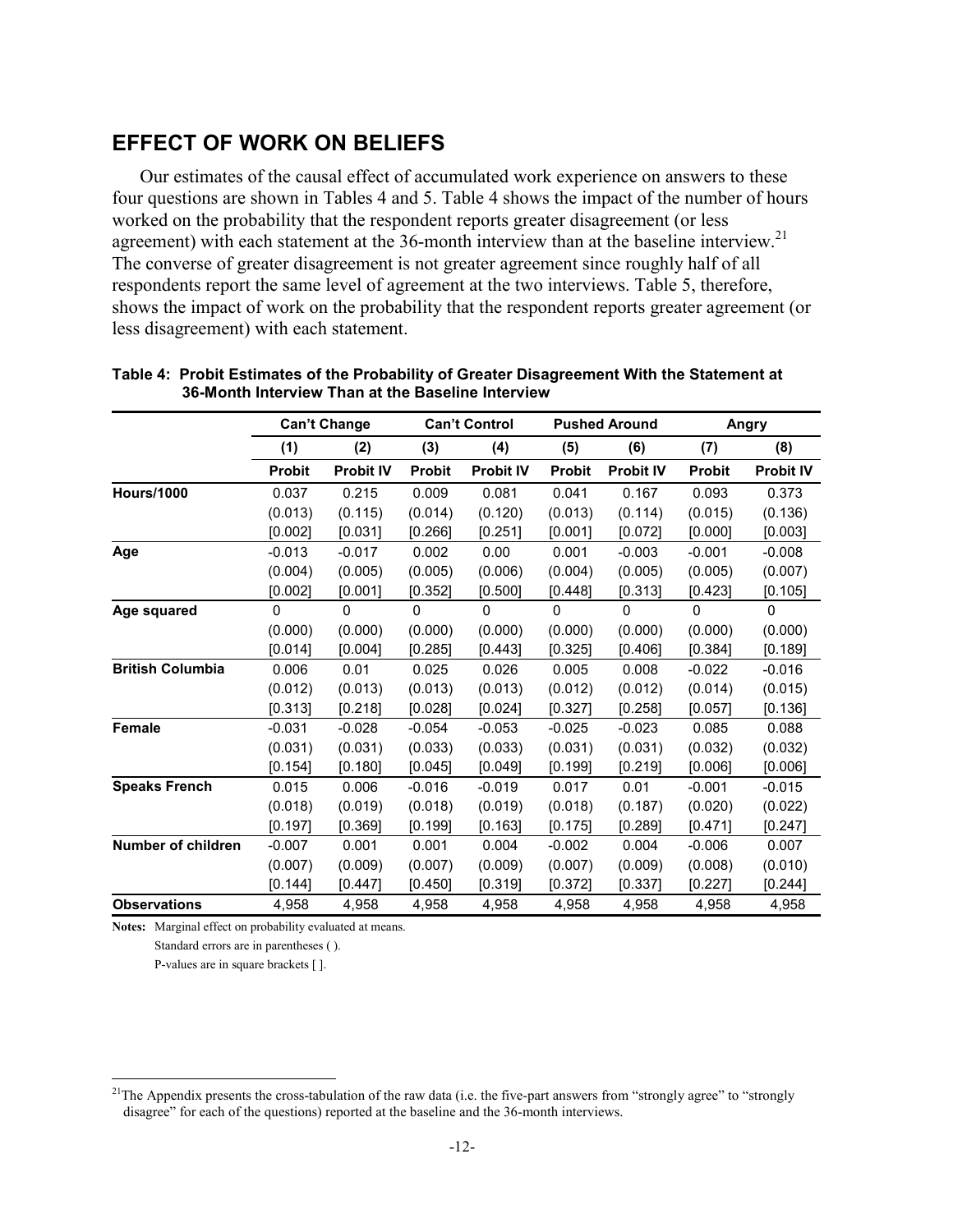|                         | <b>Can't Change</b> |                  |               | <b>Can't Control</b> |               | <b>Pushed Around</b> | Angry         |                  |
|-------------------------|---------------------|------------------|---------------|----------------------|---------------|----------------------|---------------|------------------|
|                         | (1)                 | (2)              | (3)           | (4)                  | (5)           | (6)                  | (7)           | (8)              |
|                         | <b>Probit</b>       | <b>Probit IV</b> | <b>Probit</b> | <b>Probit IV</b>     | <b>Probit</b> | <b>Probit IV</b>     | <b>Probit</b> | <b>Probit IV</b> |
| <b>Hours/1000</b>       | $-0.037$            | $-0.077$         | $-0.035$      | $-0.198$             | $-0.033$      | $-0.334$             | $-0.056$      | $-0.199$         |
|                         | (0.014)             | (0.122)          | (0.013)       | (0.115)              | (0.014)       | (0.129)              | (0.013)       | (0.107)          |
|                         | [0.005]             | [0.266]          | [0.005]       | [0.044]              | [0.012]       | [0.005]              | [0.000]       | [0.031]          |
| Age                     | 0.011               | 0.012            | 0.001         | 0.005                | $-0.005$      | 0.003                | 0.006         | 0.009            |
|                         | (0.005)             | (0.006)          | (0.004)       | (0.005)              | (0.005)       | (0.006)              | (0.004)       | (0.005)          |
|                         | [0.014]             | [0.022]          | [0.406]       | [0.166]              | [0.163]       | [0.310]              | [0.087]       | [0.031]          |
| Age squared             | 0                   | $\Omega$         | $\Omega$      | $\Omega$             | $\mathbf{0}$  | 0                    | $\Omega$      | 0                |
|                         | (0.000)             | (0.000)          | (0.000)       | (0.000)              | (0.000)       | (0.000)              | (0.000)       | (0.000)          |
|                         | [0.046]             | [0.056]          | [0.469]       | [0.230]              | [0.145]       | [0.313]              | [0.169]       | [0.061]          |
| <b>British Columbia</b> | 0.022               | 0.022            | 0.023         | 0.02                 | 0.044         | 0.038                | 0.025         | 0.022            |
|                         | (0.013)             | (0.013)          | (0.012)       | (0.013)              | (0.013)       | (0.014)              | (0.011)       | (0.012)          |
|                         | [0.043]             | [0.053]          | [0.029]       | [0.059]              | [0.001]       | [0.004]              | [0.012]       | [0.028]          |
| <b>Female</b>           | $-0.004$            | $-0.004$         | 0.027         | 0.025                | 0.035         | 0.031                | 0.003         | 0.001            |
|                         | (0.031)             | (0.031)          | (0.028)       | (0.028)              | (0.031)       | (0.032)              | (0.027)       | (0.027)          |
|                         | [0.454]             | [0.447]          | [0.171]       | [0.197]              | [0.132]       | [0.173]              | [0.460]       | [0.492]          |
| <b>Speaks French</b>    | $-0.036$            | $-0.035$         | 0.034         | 0.042                | $-0.001$      | 0.014                | $-0.001$      | 0.006            |
|                         | (0.018)             | (0.019)          | (0.019)       | (0.020)              | (0.019)       | (0.021)              | (0.016)       | (0.018)          |
|                         | [0.027]             | [0.040]          | [0.030]       | [0.015]              | [0.479]       | [0.262]              | [0.480]       | [0.366]          |
| Number of children      | $-0.011$            | $-0.012$         | $-0.002$      | $-0.009$             | 0.014         | 0.000                | $-0.005$      | $-0.012$         |
|                         | (0.007)             | (0.009)          | (0.007)       | (0.009)              | (0.007)       | (0.010)              | (0.006)       | (0.008)          |
|                         | [0.076]             | [0.092]          | [0.404]       | [0.145]              | [0.028]       | [0.493]              | [0.225]       | [0.078]          |
| <b>Observations</b>     | 4,958               | 4,958            | 4,958         | 4,958                | 4,958         | 4,958                | 4,958         | 4,958            |

**Table 5: Probit Estimates of the Probability of Greater Agreement With the Statement at the 36-Month Interview Than at the Baseline Interview** 

**Notes:** Marginal effect on probability evaluated at means.

Standard errors are in parentheses ( ).

P-values are in square brackets [ ].

1

For each of the four questions about beliefs we estimate probit models that include the number of hours worked between the baseline and the 36-month interview and a set of control variables. These variables are used in models that explain whether the respondent reported greater disagreement (Table 4) or greater agreement (Table 5) with each of the statements.

For each statement we show two columns of estimates. The first column shows the results of estimating probit equations that ignore the potential simultaneity of work and beliefs. The second column addresses the potential endogeneity issue by using experimental status as an instrument for work. The estimates in these columns can be viewed in terms of the standard Instrumental Variables (IV) procedure used in linear models.<sup>22</sup> The first stage is to estimate the number of hours worked as a function of control variables plus the identifying instrument, which is a dummy variable equal to one if the person was randomly assigned to

 $22$ While we use the estimator developed in Newey (1987), the described two-step estimator developed by Rivers and Vuon (1988) is also consistent.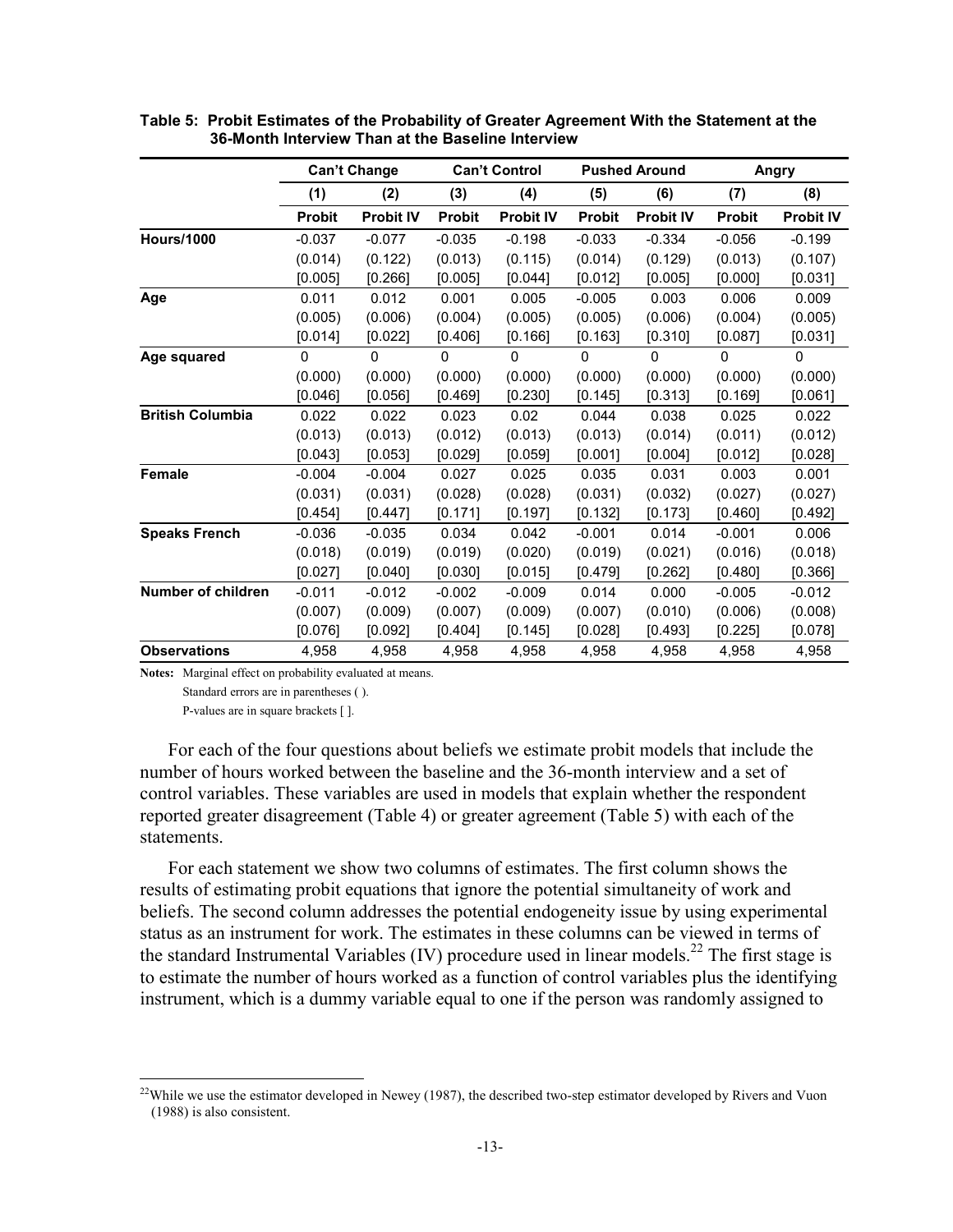the treatment group.<sup>23</sup> These estimated coefficients are then used to form predicted values of hours worked, which are then included as a regressor in the probit equation.<sup>24</sup> This yields consistent estimates of the causal affect of work on beliefs.

For ease of interpretation we show the derivatives evaluated at the means, rather than the probit coefficients. Standard errors are shown in parenthesis and the corresponding one-sided p-values are shown in brackets. We start by focusing on the probit models that do not correct for the potential endogeneity of work. These are in columns 1, 3, 5 and 7, labelled "Probit." For all four questions the derivatives on the change in hours worked are of the expected sign, positive in Table 4 and negative in Table  $5.^{25}$  These point estimates indicate that welfare recipients who spent more time employed were more likely to report that they disagreed (and were less likely to report that they agreed) with each statement. All but one of the coefficients in these columns is statistically significant. This is not surprising since the estimated coefficients capture the effect of beliefs on work as well as the effects of work on beliefs, which were shown to be significant in Table 4.

The IV estimates, shown in columns 2, 4, 6, and 8, suggest that at least part of this correlation reflects the causal impact of work on beliefs. While the IV standard errors are larger, five of the eight coefficients continue to be significant at the 0.05 level, and one is significant at the 0.10 level. Only one of the coefficients changes from being significant before instrumenting for work to insignificant in the IV estimates. The fact that the coefficients on work continue to be significant in almost all cases when we use only the exogenous variation in work suggests that the relationship is not spurious.

The effects are not only statistically significant, but also large. When the mean change in hours is multiplied by the derivatives in Table 4 this yields large predicted increases in the probability of greater disagreement with each of the statements. The increase ranges from 0.03 (can't control) to 0.13 (angry). The impact of work on the probability of less agreement with each statement is also large, ranging from 0.03 to 0.12.

Finally, we explore differences across demographic groups in the effect of work on beliefs. For example, one might expect that younger sample members were more flexible in their beliefs and might be more likely to change their beliefs as a result of work. In order to keep the analysis manageable we use the three questions on locus of control to form an index and use this index, instead of the individual questions, as the dependent variable in a set of Ordinary Least squares (OLS) and IV regressions for different demographic groups.<sup>26</sup>

 $^{23}$ The first-stage regression of the change in hours worked on the experimental dummy and the other covariates indicates that the experimental dummy is not a weak instrument. The estimated coefficient of 0.102 has a standard error of 0.012, which yields a t-statistic of 8.1.

<sup>&</sup>lt;sup>24</sup>The major difference between the linear IV procedure and the two-stage procedure for discrete outcomes proposed by Rivers and Vuon (1988) is that the residuals from the first-stage regression as well as the predicted values are included in

<sup>&</sup>lt;sup>25</sup>Greater disagreement indicates that the respondent believed that she was better able to change her life, was more in control, or was less likely to believe that she was treated unfairly or pushed around. Therefore, the expected sign on accumulated work experience is positive since increases in this variable should lead to greater disagreement with each statement.<br><sup>26</sup>We construct the index by adding the responses to the three questions on locus of control. Since the answers to each

question can take values from 1 to 4, the index can take values between 3 and 12.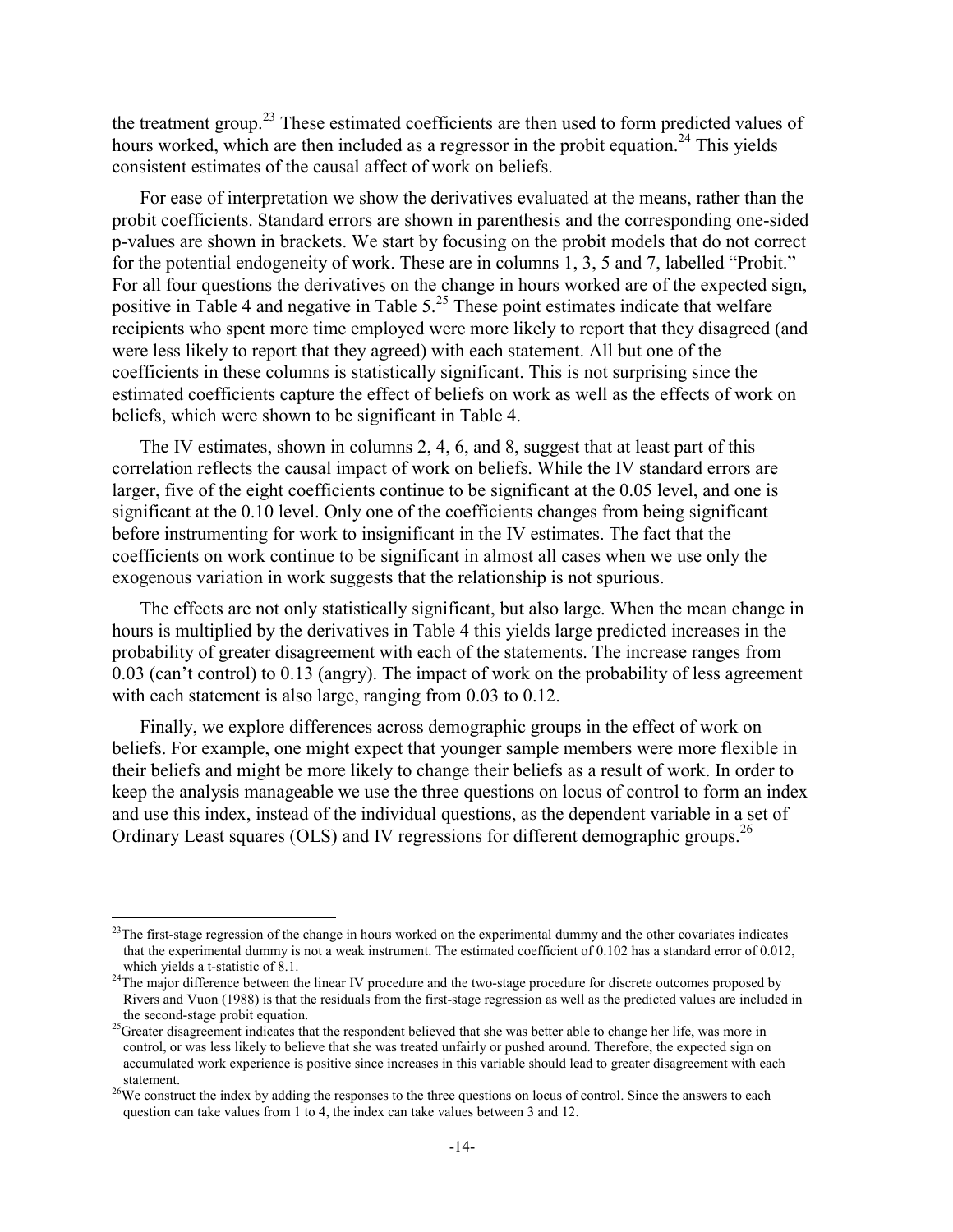Table 6 presents OLS estimates of the relationship between work and this index of beliefs.<sup>27</sup> Column 1 shows estimates for all individuals while columns 2 and 3 present estimates for persons disaggregated by age and columns 4 and 5 disaggregated by presence of children. The cut-off age of 30 is chosen to test whether beliefs become ingrained once respondents enter their 30s.

|                         | (1)      | (2)      | (3)      | (4)      | (5)                       |
|-------------------------|----------|----------|----------|----------|---------------------------|
|                         |          |          | Age      |          | <b>Number of Children</b> |
|                         | All      | $30$     | $30+$    | $2$      | $2+$                      |
| Hours worked/1,000      | 0.213    | 0.301    | 0.163    | 0.245    | 0.187                     |
|                         | (0.057)  | (0.092)  | (0.073)  | (0.079)  | (0.084)                   |
|                         | [0.000]  | [0.001]  | [0.014]  | [0.001]  | [0.013]                   |
| Age                     | $-0.018$ | 0.013    | $-0.001$ | $-0.026$ | $-0.007$                  |
|                         | (0.020)  | (0.122)  | (0.050)  | (0.025)  | (0.035)                   |
|                         | [0.187]  | [0.458]  | [0.496]  | [0.152]  | [0.425]                   |
| Age squared             | 0.000    | $-0.001$ | 0.000    | 0.000    | 0.000                     |
|                         | (0.000)  | (0.003)  | (0.001)  | (0.000)  | (0.000)                   |
|                         | [0.395]  | [0.369]  | [0.404]  | [0.234]  | [0.353]                   |
| <b>British Columbia</b> | $-0.088$ | $-0.008$ | $-0.146$ | $-0.111$ | $-0.058$                  |
|                         | (0.053)  | (0.081)  | (0.071)  | (0.073)  | (0.772)                   |
|                         | [0.049]  | [0.463]  | [0.020]  | [0.066]  | [0.227]                   |
| <b>Female</b>           | $-0.155$ | 0.074    | $-0.201$ | 0.079    | $-0.496$                  |
|                         | (0.129)  | (0.326)  | (0.141)  | (0.165)  | (0.208)                   |
|                         | [0.116]  | [0.410]  | [0.077]  | [0.315]  | [0.009]                   |
| <b>Speaks French</b>    | 0.043    | $-0.034$ | 0.091    | $-0.056$ | 0.174                     |
|                         | (0.077)  | (0.118)  | (0.102)  | (0.101)  | (0.119)                   |
|                         | [0.287]  | [0.386]  | [0.188]  | [0.288]  | [0.073]                   |
| Number of children      | $-0.01$  | 0.039    | $-0.021$ | 0.15     | 0.006                     |
|                         | (0.030)  | (0.059)  | (0.036)  | (0.225)  | (0.053)                   |
|                         | [0.377]  | [0.253]  | [0.276]  | [0.253]  | [0.458]                   |
| <b>Constant</b>         | 0.52     | $-0.038$ | 0.31     | 0.207    | 0.712                     |
|                         | (0.347)  | (1.482)  | (1.022)  | (0.472)  | (0.621)                   |
|                         | [0.067]  | [0.490]  | [0.381]  | [0.331]  | [0.126]                   |
| <b>Observations</b>     | 4,761    | 2,069    | 2,692    | 2,435    | 2,326                     |
| <b>R-squared</b>        | 0.008    | 0.007    | 0.007    | 0.008    | 0.011                     |

**Table 6: Locus of Control Index (OLS)** 

**Notes:** Standard errors are in parentheses ( ).

1

P-values are in square brackets [ ].

Consistent with the prior tables, Table 6 shows that the index of locus of control increased more for persons who worked more. The relationship between work and this index of locus of control is significant for all groups. If one does not correct for endogeneity of work hours one would conclude that beliefs were as likely to be affected by work for older sample members as for younger sample members.

 $27$ The number of observations is smaller than in Tables 4 and 5 because this index can only be constructed for persons with valid responses to all three questions used to construct the index.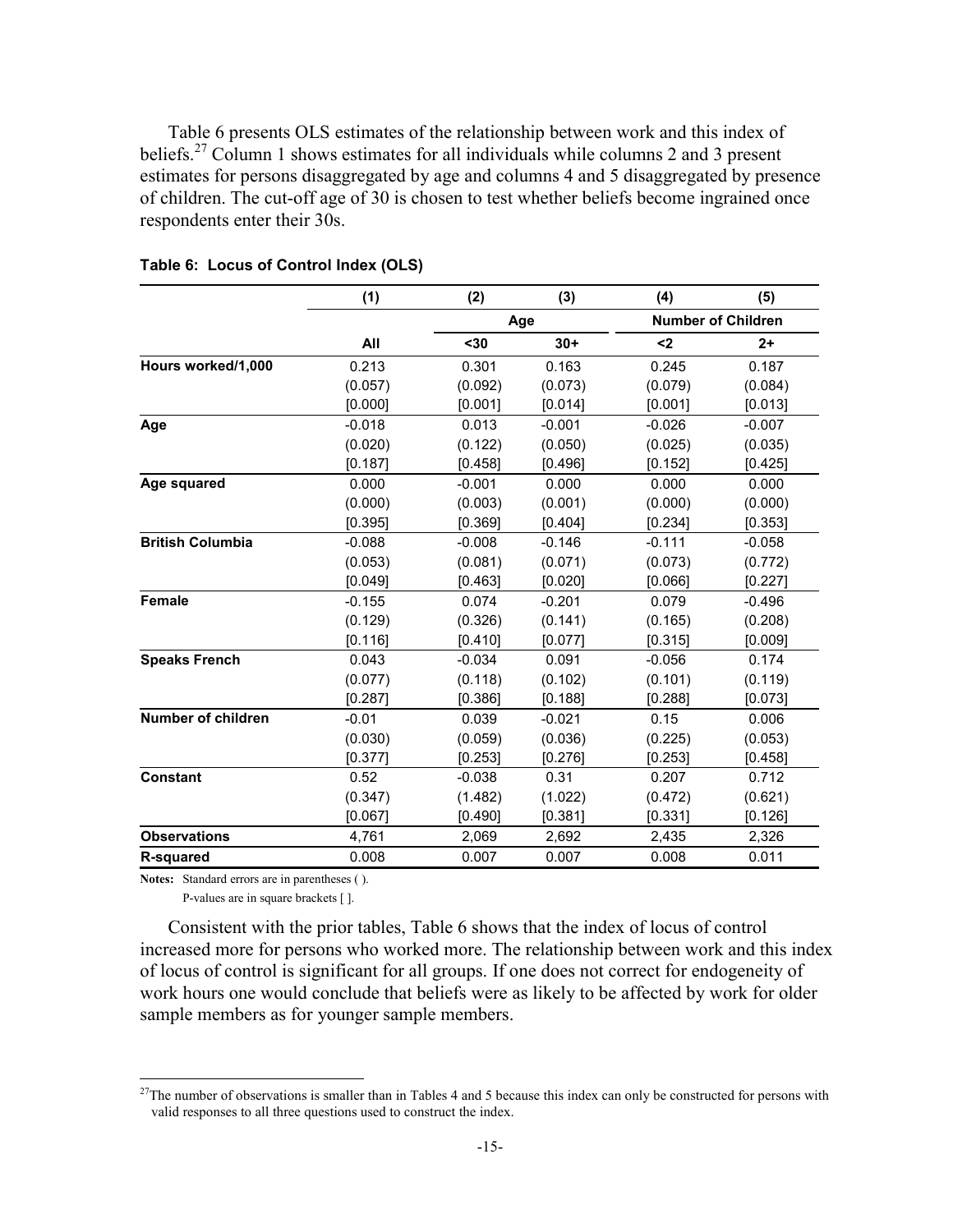Table 7 shows that correcting for endogeneity of work has a substantial effect on the estimated coefficients. The first thing to notice is that the estimated impact of work on our index of locus of control is substantially larger after correcting for endogeneity. For example, the coefficient for all persons, shown in column 1 of each table increases by more than a factor of four (from 0.21 to 1.06). While the estimated standard errors also increase, the IV coefficients are still statistically significant.

|                         | (1)      | (2)      | (3)      | (4)      | (5)                       |
|-------------------------|----------|----------|----------|----------|---------------------------|
|                         |          |          | Age      |          | <b>Number of Children</b> |
|                         | All      | $30$     | $30+$    | $2$      | $2+$                      |
| Hours worked/1,000      | 1.059    | 1.646    | 0.474    | 1.111    | 1.081                     |
|                         | (0.494)  | (0.661)  | (0.747)  | (0.694)  | (0.714)                   |
|                         | [0.016]  | [0.007]  | [0.263]  | [0.055]  | [0.065]                   |
| Age                     | $-0.043$ | $-0.021$ | $-0.013$ | $-0.052$ | $-0.033$                  |
|                         | (0.025)  | (0.129)  | (0.059)  | (0.033)  | (0.042)                   |
|                         | [0.044]  | [0.435]  | [0.412]  | [0.058]  | [0.212]                   |
| Age squared             | 0.000    | $-0.001$ | 0.000    | 0.001    | 0.000                     |
|                         | (0.000)  | (0.003)  | (0.001)  | (0.000)  | (0.001)                   |
|                         | [0.109]  | [0.424]  | [0.489]  | [0.087]  | [0.383]                   |
| <b>British Columbia</b> | $-0.075$ | 0.009    | $-0.139$ | $-0.105$ | $-0.032$                  |
|                         | (0.055)  | (0.085)  | (0.073)  | (0.075)  | (0.082)                   |
|                         | [0.087]  | [0.457]  | [0.029]  | [0.082]  | [0.346]                   |
| <b>Female</b>           | $-0.135$ | 0.271    | $-0.201$ | 0.104    | $-0.477$                  |
|                         | (0.133)  | (0.356)  | (0.141)  | (0.170)  | (0.214)                   |
|                         | [0.156]  | [0.223]  | [0.078]  | [0.270]  | [0.013]                   |
| <b>Speaks French</b>    | $-0.004$ | $-0.147$ | 0.081    | $-0.133$ | 0.167                     |
|                         | (0.083)  | (0.136)  | (0.105)  | (0.120)  | (0.122)                   |
|                         | [0.483]  | [0.139]  | [0.222]  | [0.134]  | [0.086]                   |
| Number of children      | 0.033    | 0.153    | $-0.01$  | 0.107    | 0.054                     |
|                         | (0.040)  | (0.083)  | (0.045)  | (0.234)  | (0.067)                   |
|                         | [0.201]  | [0.032]  | [0.413]  | [0.324]  | [0.210]                   |
| <b>Constant</b>         | 0.522    | $-0.257$ | 0.395    | 0.284    | 0.741                     |
|                         | (0.355)  | (1.562)  | (1.046)  | (0.487)  | (0.636)                   |
|                         | [0.071]  | [0.435]  | [0.353]  | [0.280]  | [0.122]                   |
| <b>Observations</b>     | 4,761    | 2,069    | 2,692    | 2,435    | 2,326                     |

**Notes:** Standard errors are in parentheses ( ).

P-values are in square brackets [ ].

Looking across subgroups shows that the OLS estimates in Table 6 and the IV estimates in Table 7 give similar differences between persons with and without children. The coefficients for both groups are larger in Table 7 than Table 6 but these coefficients show that the effect of work on beliefs is similar for persons with two or more children or less than two children. Correcting for endogeneity, however, has a substantial effect on differences across age groups. Table 7 shows that the effect of work on beliefs is no longer statistically significant for older sample members once we correct for endogeneity. This indicates that the causal impact of work on beliefs is limited to those under 30 years of age.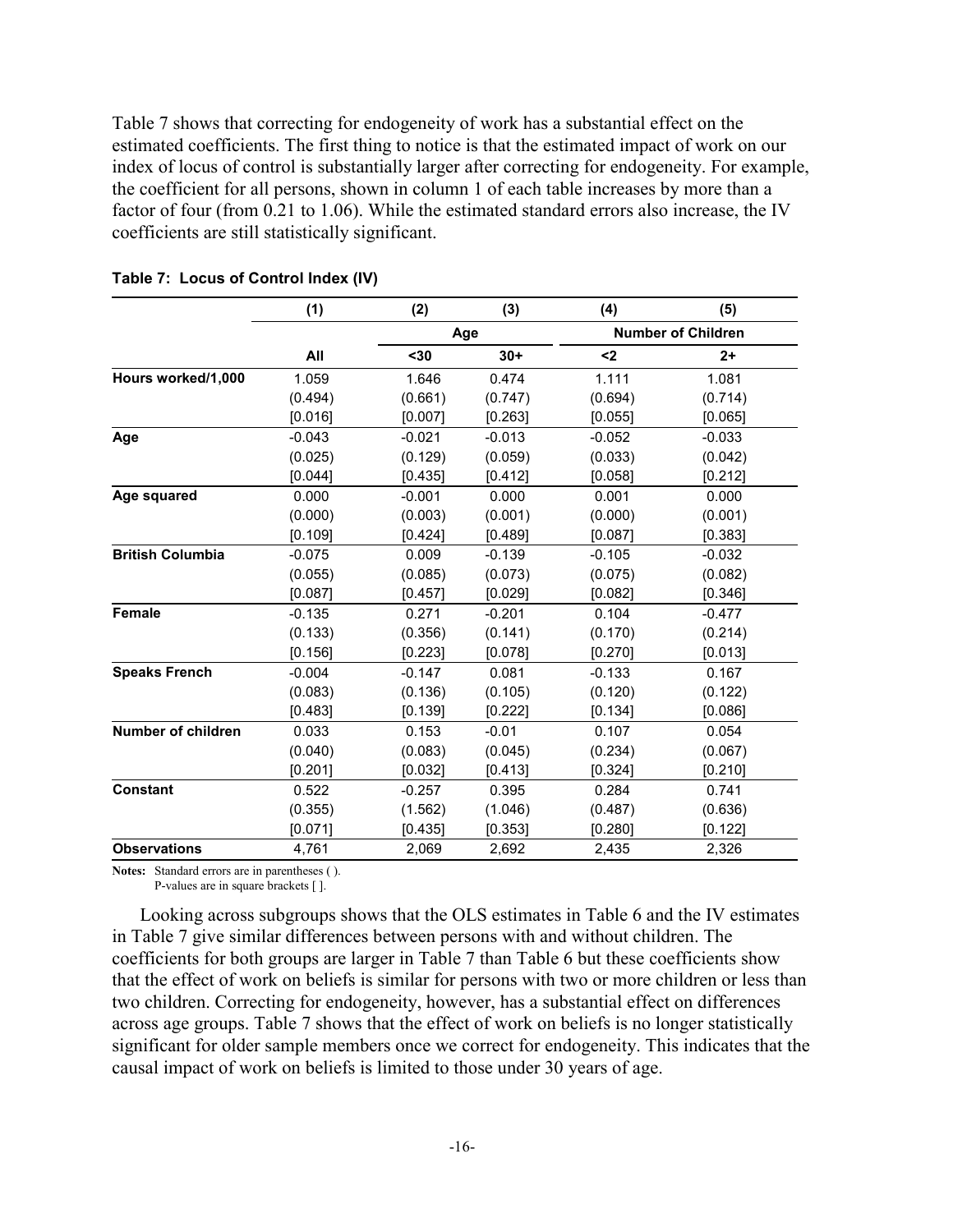### **Conclusions**

Standard concepts in social psychology and in economics are both consistent with the theory that getting welfare recipients to work can change their beliefs. Social psychologists place considerable emphasis on the role played by success. Welfare recipients who do not think they can successfully achieve a goal do not try, even if they desire to reach that goal. Showing welfare recipients that they can be successful in the labour market may, therefore, have positive repercussions.

A parallel economic argument can be made using the concepts of imperfect information and learning. Some welfare recipients may be pessimistic about their abilities to succeed in the world of work. If they enter the labour market, they obtain new information. This can lead to an updating of information if the reality does not match prior beliefs. If this is the case, then getting pessimistic welfare recipients into the world of work can have positive repercussions. Overly optimistic welfare recipients may, however, find that their optimism is not met, so for them, work leads to greater pessimism.

While a plausible argument can be made that work can lead to more optimistic beliefs, the issue can ultimately be resolved only by going to the data. The difficulty in estimating the causal impact of work on beliefs is that the two are simultaneously determined. Work can affect beliefs, but beliefs are also likely to affect work. The raw correlation between these two outcomes can, therefore, reflect either (or both) direction of causation. The problem has been to find an exogenous source of variation in work. We address this potential problem by using data from a unique Canadian experiment in which a random sample of welfare recipients were given large earnings subsidies that led to large increases in work. We use this exogenous source of variation in work to estimate the causal impact of work on a set of measures of beliefs. Our results indicate that this exogenous increase in hours worked did lead to a change in beliefs, especially among the young.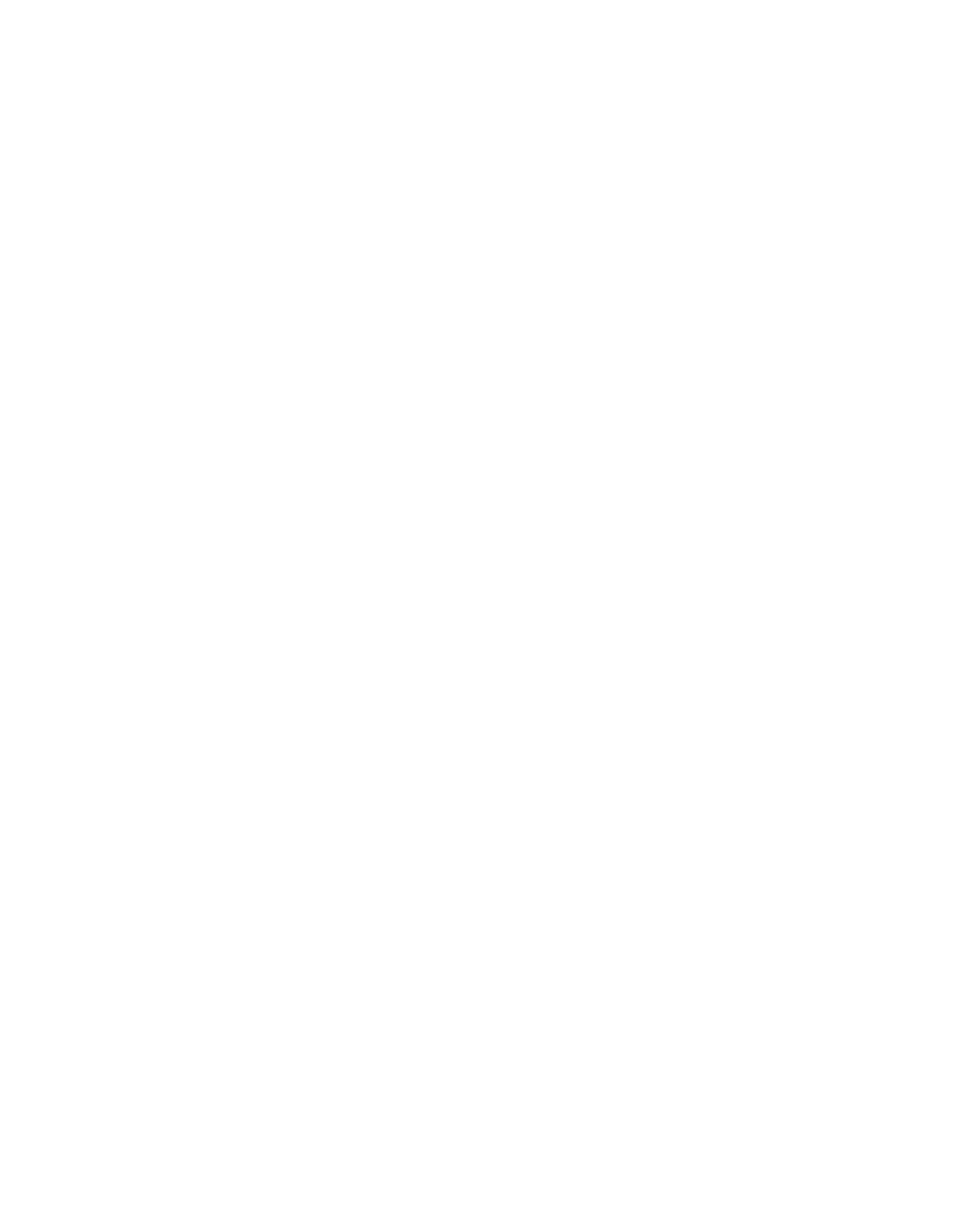# **Appendix**

Table 8 shows the cross-tabulation of answers given to each of the questions at the baseline interview and at the 36-month interview. Rows show the percentage of persons giving each answer at the 36-month interview classified by their answers to these same questions at the baseline interview. For example, 39.1 per cent of the persons in the treatment group who strongly agreed with the statement "There is little that I can do to change many of the important things in my life," at baseline, answered that they disagreed with this statement at the 36-month interview. The corresponding number for the control group is 31.4 per cent.

|                       |                          | <b>36-Month Survey</b> |                 |                                    |                                 |       |                 |                                    |  |  |  |
|-----------------------|--------------------------|------------------------|-----------------|------------------------------------|---------------------------------|-------|-----------------|------------------------------------|--|--|--|
| <b>Can't Change</b>   | Control                  |                        |                 |                                    | <b>Treatment</b>                |       |                 |                                    |  |  |  |
| <b>Baseline</b>       | <b>Strongly</b><br>Agree | Agree                  | <b>Disagree</b> | <b>Strongly</b><br><b>Disagree</b> | <b>Strongly</b><br>Agree        | Agree | <b>Disagree</b> | <b>Strongly</b><br><b>Disagree</b> |  |  |  |
| Strongly agree        | 17.7                     | 43.1                   | 31.4            | 7.8                                | 21.7                            | 32.6  | 39.1            | 6.5                                |  |  |  |
| Agree                 | 8.5                      | 51.4                   | 35.5            | 4.7                                | 8.8                             | 44.0  | 42.2            | 4.9                                |  |  |  |
| Disagree              | 3.4                      | 26.8                   | 57.7            | 12.1                               | 3.1                             | 24.8  | 58.7            | 13.4                               |  |  |  |
| Strongly disagree     | 4.5                      | 10.2                   | 52.1            | 33.2                               | 3.6                             | 13.4  | 48.6            | 34.4                               |  |  |  |
| <b>Little Control</b> | Control                  |                        |                 | <b>Treatment</b>                   |                                 |       |                 |                                    |  |  |  |
| <b>Baseline</b>       | <b>Strongly</b><br>Agree | Agree                  | <b>Disagree</b> | <b>Strongly</b><br><b>Disagree</b> | <b>Strongly</b><br>Agree        | Agree | <b>Disagree</b> | <b>Strongly</b><br><b>Disagree</b> |  |  |  |
| Strongly agree        | 11.4                     | 32.5                   | 46.5            | 9.7                                | 10.9                            | 32.7  | 43.6            | 12.9                               |  |  |  |
| Agree                 | 5.7                      | 38.5                   | 51.7            | 4.1                                | 4.8                             | 37.6  | 51.3            | 6.3                                |  |  |  |
| <b>Disagree</b>       | 1.7                      | 19.8                   | 65.3            | 13.3                               | 2.0                             | 18.7  | 65.4            | 13.9                               |  |  |  |
| Strongly disagree     | 1.5                      | 6.2                    | 59.2            | 33.1                               | 0.3                             | 9.2   | 51.2            | 39.3                               |  |  |  |
| <b>Pushed Around</b>  | Control                  |                        |                 | <b>Treatment</b>                   |                                 |       |                 |                                    |  |  |  |
| <b>Baseline</b>       | <b>Strongly</b><br>Agree | Agree                  | <b>Disagree</b> | <b>Strongly</b><br><b>Disagree</b> | <b>Strongly</b><br>Agree        | Agree | <b>Disagree</b> | <b>Strongly</b><br><b>Disagree</b> |  |  |  |
| Strongly agree        | 40.9                     | 41.9                   | 14.0            | 3.2                                | 25.3                            | 42.9  | 26.4            | 5.5                                |  |  |  |
| Agree                 | 16.2                     | 45.2                   | 34.0            | 4.7                                | 12.8                            | 48.4  | 35.1            | 3.7                                |  |  |  |
| <b>Disagree</b>       | 5.4                      | 30.1                   | 55.4            | 9.0                                | 5.2                             | 26.9  | 57.8            | 10.2                               |  |  |  |
| Strongly disagree     | 1.5                      | 15.7                   | 51.5            | 31.3                               | 5.7                             | 17.7  | 47.6            | 29.0                               |  |  |  |
| Angry                 | Control                  |                        |                 | <b>Treatment</b>                   |                                 |       |                 |                                    |  |  |  |
| <b>Baseline</b>       | <b>Strongly</b><br>Agree | Agree                  | <b>Disagree</b> | <b>Strongly</b><br><b>Disagree</b> | <b>Strongly</b><br><b>Agree</b> | Agree | <b>Disagree</b> | <b>Strongly</b><br><b>Disagree</b> |  |  |  |
| Strongly agree        | 23.2                     | 43.4                   | 28.8            | 4.6                                | 20.1                            | 41.7  | 30.3            | 7.9                                |  |  |  |
| Agree                 | 11.2                     | 43.0                   | 42.3            | 3.5                                | 9.2                             | 42.5  | 44.5            | 3.9                                |  |  |  |
| Disagree              | 4.2                      | 22.7                   | 62.8            | 10.3                               | 3.6                             | 22.4  | 61.0            | 13.0                               |  |  |  |
| Strongly disagree     | 0.8                      | 12.9                   | 52.4            | 33.9                               | 4.2                             | 10.0  | 44.2            | 41.7                               |  |  |  |

#### **Table 8: Strength of Agreement/Disagreement of the Baseline and 36-Month Surveys**

**Note:** Row percentages shown.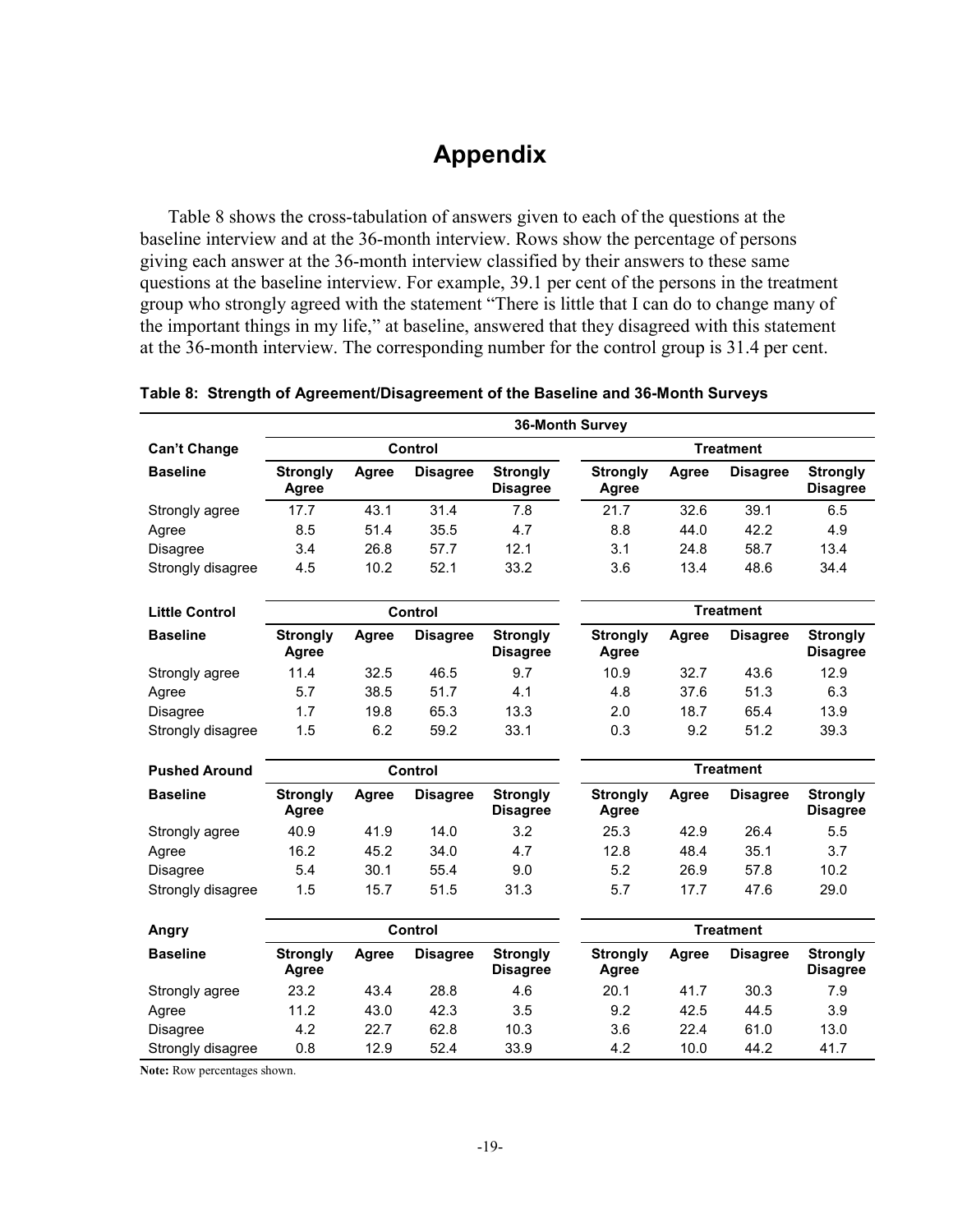Information in Table 8 is the basic data used to construct the summary measures in the body of the paper. Entries on the diagonal are for persons who gave the same answer at the 36-month and baseline interview. Entries above the diagonal are for persons who were more likely to disagree with the statement at the 36-month interview than at the baseline.<sup>28</sup> Entries below the diagonal are for persons who were more likely to agree with each statement.

 Table 8 confirms that treatment group members were more likely than control group members to increase their disagreement with each statement, even when persons are classified by their detailed answers to these questions. This table also shows that these changes in beliefs occurred throughout the distribution. While 13 of the 16 entries show the probability of strong disagreement at the 36-month interview higher for treatment group members than control group members, the change in beliefs also holds for smaller changes. For example, consider changes on the first off diagonal, which measures one unit change in beliefs (e.g. from "agree" to "disagree"). Nine out of the twelve entries show treatment group members were more likely to report one unit greater disagreement at the 36-month interview than at the baseline.

 $28$ The overall proportion reporting greater disagreement with each question also depends on the proportion of persons in each row.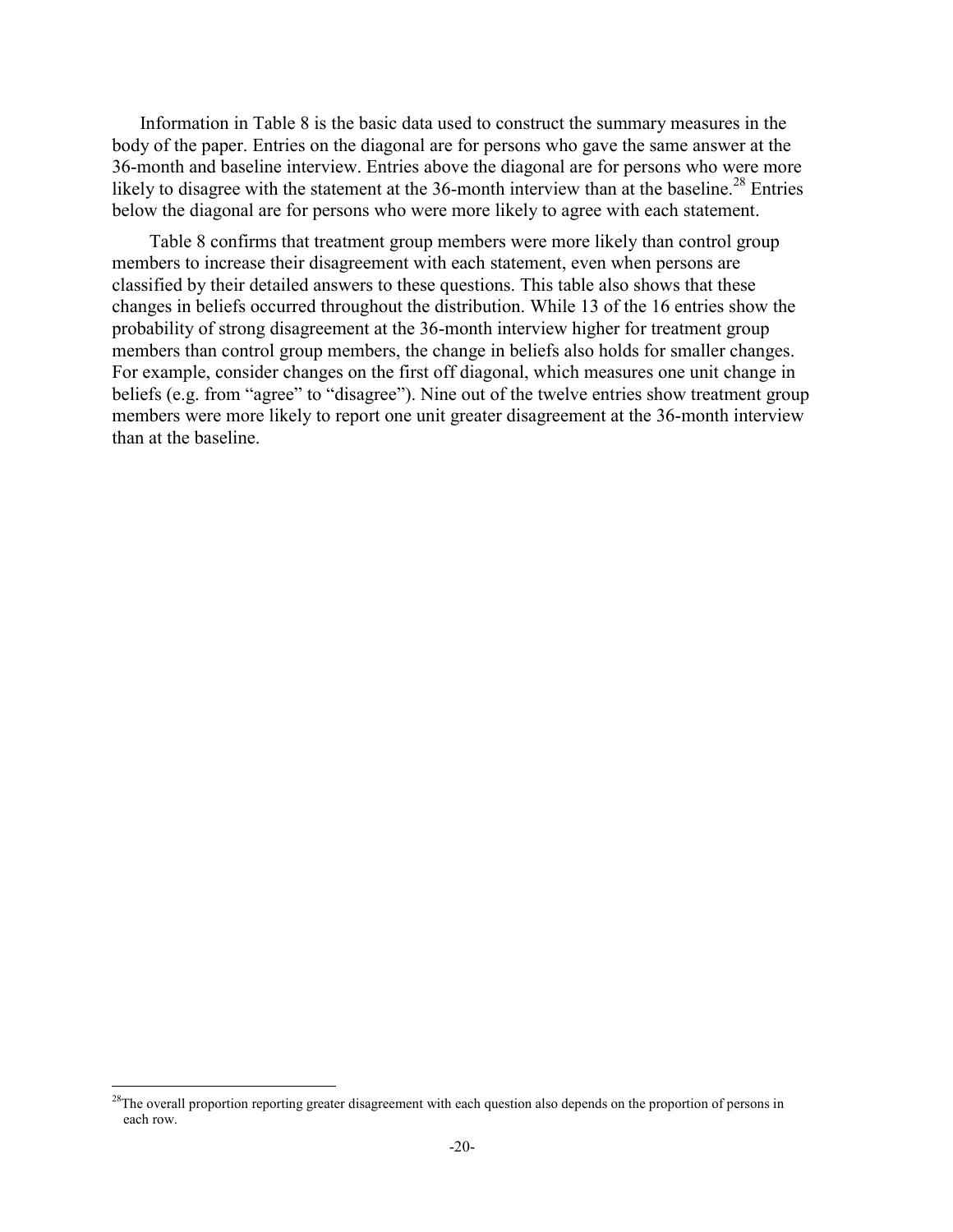#### **References**

- Andrisani, P. (1977). Internal-external attitudes, personal initiative, and the labor market experience of black and white men. *The Journal of Human Resources, 12* (3), 308–328.
- Andrisani, P. (1981). Internal-external attitudes, sense of efficacy, and labor market experience: A reply to Duncan and Morgan. *The Journal of Human Resources*, *16* (4)*,* 658–666.
- Bane, M. J. & Ellwood, D. T. (Eds.). (1994). *Welfare realities: From rhetoric to reform*. Cambridge, MA: Harvard University Press.
- Benabou, R. & Tirole, J. (2002). Self-confidence and personal motivation. *The Quarterly Journal of Economics, 117* (3), 871–915.
- Coleman, M. & DeLeire, T. (2003). An economic model of locus of control and the human capital investment decision. *Journal of Human Resources, 38* (3)*,* 701–721.
- Corcoran, M., Duncan, G. J., Gurin, G., & Gurin, P. (1985). Myth and reality: The causes and persistence of poverty. *Journal of Policy Analysis and Management, 4* (74), 516–536.
- Duncan, G. J. & Morgan, J. N. (1981). Sense of efficacy and subsequent change in earnings: A replication. *The Journal of Human Resources, 16* (4), 649–657.
- Dunifon, R. & Duncan, G. J. (1998). Long-run effects on motivation on labor-market success. *Social Psychology Quarterly, 6* (1)*,* 33–48.
- Edwards, M. E., Plotnick, R., & Klawitter, M. (2001). Do attitudes and personality characteristics affect socioeconomic outcomes? The case of welfare use by young women. *Social Science Quarterly, 82* (4), 827–834.
- Foley, K. & Schwartz, S. (2002). *Leaving welfare for a job: How did SSP affect the kinds of jobs welfare recipients were willing to accept?* (SRDC Working Paper 02-03). Ottawa: Social Research and Demonstration Corporation.
- Goldsmith, A., Veum, J., & Darity, W. Jr. (1997). The impact of psychological and human capital on wages. *Economic Inquiry, 35* (4), 815–830.
- Haidt, J., & Rodin, J. (1999). Control and efficacy as interdisciplinary bridges. *Review of General Psychology*, *3* (4), 317–337.
- Huston, A., Duncan, G., Granger, R., Bos, J., McLoyd, V., Mistry, R., Crosby, D., Gibson, C., Magnuson, K., Romich, J., & Ventura, A. (2001). Work-based antipoverty programs for parents can enhance the school performance and social behavior of children. *Child Development, 72* (1), 318–336.
- Kane, T. J. (1987). Giving back control: Long-term poverty and motivation. *Social Service Review, 61* (3), 405–419.
- Kunz, J. & Kalil, A. (1999). Self-esteem, self-efficacy, and welfare use. *Social Work Research, 23* (2), 119–126.
- Mead, L. M. (Ed.). (1997). *The new paternalism: Supervisory approaches to poverty*. Washington, D.C.: Brookings Institution Press.